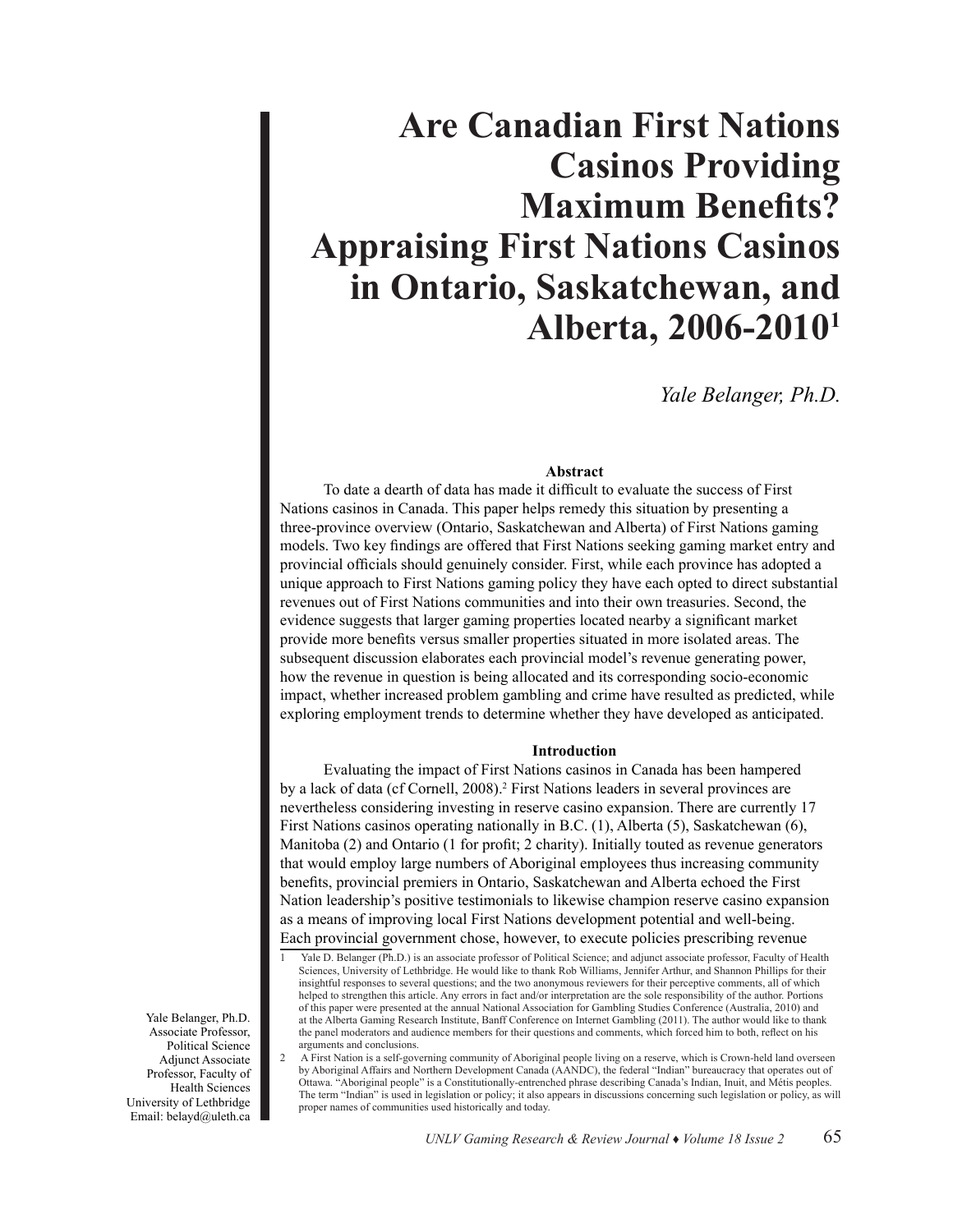distribution formulas, restrictions on casino site construction, while most importantly directing casino revenues purportedly earmarked for First Nations communities into provincial treasuries. Despite these setbacks, First Nations leaders in each province remain confident in the reserve casino's potential. Aside from assenting, anecdotal declarations, modest efforts have been directed at exploring each model's exigencies in comparative perspective. This paper represents the first multi-province evaluation of First Nations casinos in Canada and assesses the Ontario, Saskatchewan, and Alberta First Nations gaming models to determine whether First Nations casinos are providing maximum benefits.<sup>3</sup> In particular, the following discussion evaluates the three provincial gaming models' revenue generating power, how the revenue is being allocated and its corresponding socio-economic impact, whether increased problem gambling and crime have resulted as projected, while exploring employment trends to determine their impact. This paper unfolds as follows. After a literature review an overview of each provincial First Nations gaming policy is provided followed by a quantitative analysis exploring the aforementioned subjects, and the conclusions.

# **Literature Review**

United States Indian nations started utilizing reservation casinos as an economic stimulus in the 1980s. Described as "islands of poverty in a sea of wealth" (Anderson & Parker, 2008, p. 641), as one researcher has noted, reservation communities "[w]ith little or no economy or tax base to fund essential services … turned to gaming, through self-determination, to generate government revenue needed to fund these services and provide employment for tribal members" (Schaap, 2010, p. 381). By 2002, over half of all tribal members living in the contiguous 48 states belonged to casino-operating tribes (Evans & Topoleski, 2003) and, in 2008, Indian gaming revenues topped \$26.7 billion with 233 Indian tribes operating 411 casinos, bingo halls, and pull-tab operations in 28 states (NIGA, 2009). Dating to 1996, Canada's First Nations' gaming industry is by comparison diminutive in scope, with 15 for profit and two charitable casinos operating nationally that generate an estimated \$1 billion annual gross revenues. Accordingly, a large proportion of the research literature on casino gambling concerns its effect on US reservations (Williams, Belanger, & Arthur, 2011). Recent studies have, however, improved our collective understanding of these Canadian phenomena (Belanger, 2006, 2011b; Manitowabi, 2007; Williams, Belanger, et al., 2011). Even so, it is difficult to generalize about gambling's inter-jurisdictional impacts for they vary as a function of pre-existing availability and exposure to gambling, the gamblers' patronage origin, how gambling revenue is distributed, and baseline levels of community impoverishment (Williams, Rehm, & Stevens 2011). Therefore, evaluating the US Indian gaming industry in part offers a comparative context and the baseline for further analyses.

Similar to American Indian gaming research, Canadian First Nations gaming research tends to emphasize the economic and sovereign/self-government aspects of casino operations, and gambling-related health and well-being issues. The spotlight on sovereignty and the associated economic development issues is arguably due to three factors. One, American Indian reservations are Congressionally empowered to manage internal economic development, which the Harvard Project on American Indian Economic Development (2008) heralds as a key foundation of augmented American Indian self-determination. Two, gaming tribes since the 1980s have been forced to confront State resistance to negotiating Congress-stipulated tribal gaming compacts (Cattelino, 2008; Fenelon, 2006; Goldberg & Champagne, 2002; Light & Rand, 2005; Rand & Light, 2001; Spilde, 1998). Third, and most importantly, First Nations leaders adopted the American Indian position that operating casinos was a sovereign right (Belanger, 2006; Belanger & Williams, 2012b; Lazarus, Monzon, & Wodnicki, 2006). American Indian and First Nations gaming is therefore heralded as a beacon of

The casino operations in B.C. and Manitoba were left out of this analysis due to their small size and because the data sets generated remain at this stage incomplete. Nova Scotia was left out due to the fact that no stand alone casinos are operation. Rather, the First Nations manage and operate 582 VLTs at a variety of provincial sites dubiously identified 'VLT Palaces'.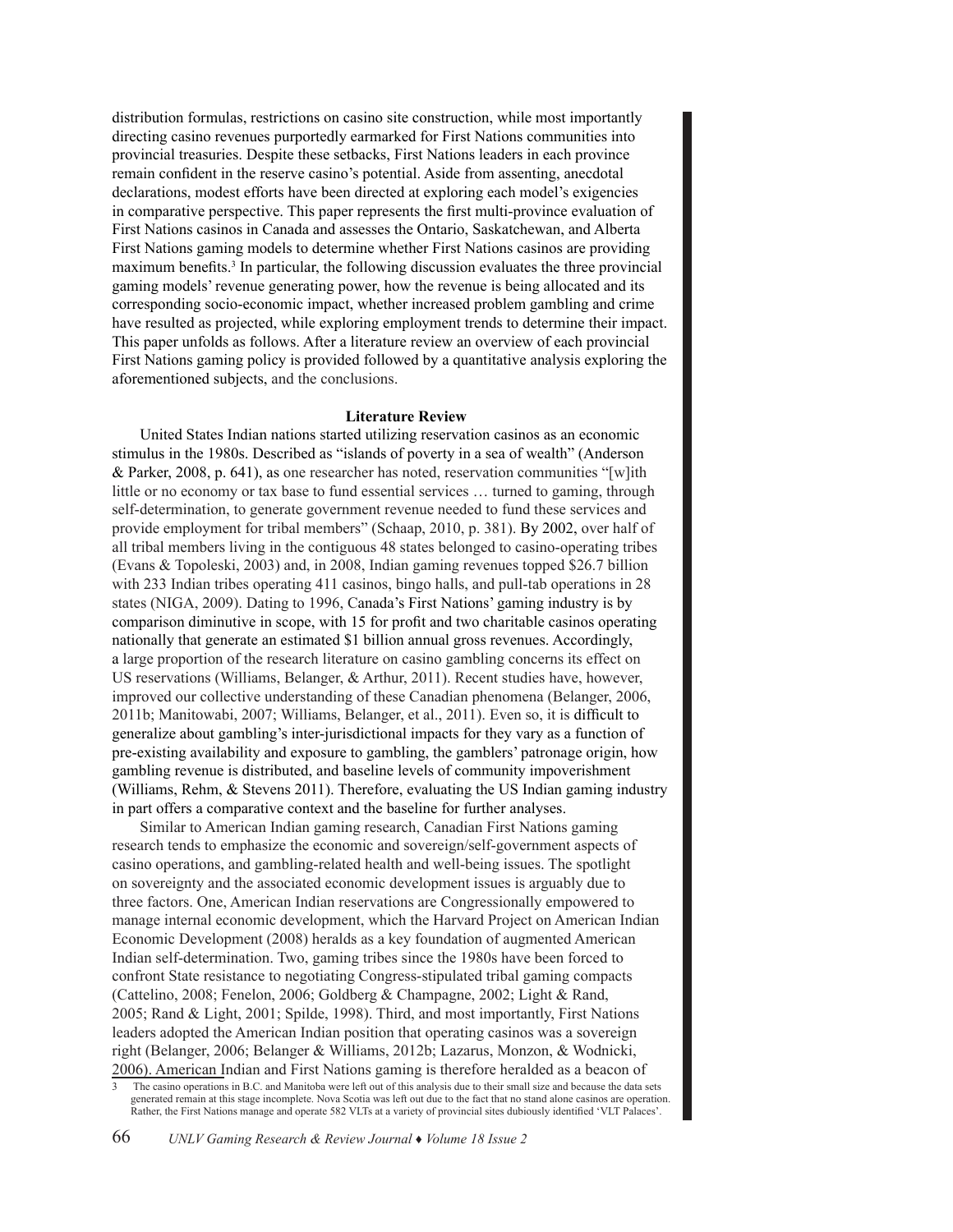Indian sovereignty (Gaughen, 2011; Hansen & Skopek, 2011), whereas Congressional demands for state-American Indian compacts are criticized as an intolerable imposition compromising American Indians' inherent sovereignty (Ackerman, 2009; Light & Rand, 2005; Mezey, 1996; Schaap, 2010; Skopek & Hansen, 2011). Perhaps as troubling is the fact that gaming tribes have little to no recourse in instances where states desire to renegotiate the compacts (Light & Rand, 2005) (Rand 2007; Rausch 2007); or when the provinces refuse First Nations a substantial consultative role during gaming policy development (Belanger & Williams, 2012b).

That we remain largely uninformed about how provincial gaming policies impact First Nations communities and their host provinces is problematic for these policies do notably guide casino operations, highlighting the direct provincial influence upon First Nations economic development (Belanger, Williams, & Arthur, 2012a; Nilson, 2004; Williams, Belanger, et al., 2011). In addition to undermining indigenous sovereignty by allowing the provinces to legislatively penetrate what were previously exclusively federal domains, the provinces hosting First Nations casinos took questionable advantage of economically impoverished First Nations' willingness to accept restrictive provincial policies in their zeal to access gambling revenues (e.g., Belanger & Williams, 2012b). Similar trends are evident in the US, where similarly ad-hoc revenue distribution policies were established that also failed to acknowledge vital spatial characteristics (Foley, 2005; Light, Rand, & Meister, 2004). As a result, despite the fact that hundreds of tribes operate hundreds of casinos, gambling wealth remains concentrated in the hands of a relatively small number of American Indian tribes representing a minority of the overall Indian population (Cornell, 2008; Kalt, 2002).

Kelley (2001) warned Canadian officials of the inherent risks of relying on similar policy models while emphasizing the need to "develop a sound policy framework that will address current concerns [i.e., revenue distribution, problem gambling] before they develop into future problems." He added that policymakers "have an advantage in that the experiences of tribal gambling throughout the US over the past two decades can act as an important reference for developing a policy framework for First Nations casinos." It appears that these warnings were generally ignored, even if Canadian provinces demand as a condition of licensing revenue sharing amongst gaming and non-gaming First Nations as a means of ensuring most First Nations have access to a portion of the revenues (Belanger, 2006). Less encouraging are provincial and state demands that First Nations transfer a percentage of their gaming revenues into state and provincial treasuries (Belanger & Williams, 2012b; Rand & Light, 2006).

Despite these and similar policy failings, it is evident that casino-related economic benefits have not evaded all First Nations and reservations. Several studies point to casino-related increased infrastructure values (Anders, 1996; Farrigan, 2005; Ha & Ullmer, 2007; Snyder, 1999; J. B. Taylor & Kalt, 2005); and benefits for other nongambling businesses and state economies (Andrews, 2007; Evans & Topoleski, 2003; W. S. Taylor, 2001). However, the economic boon anticipated by the majority of First Nations and American Indian communities hosting casinos has failed to materialize (Belanger, 2011b; Kayseas, Schneider, & Goodpipe, 2010). In instances where revenue distribution models are in place, the majority of communities hosting casinos have also been shown to profit disproportionately over non-host communities (Belanger & Williams, 2012a; Cornell, 2008; J. B. Taylor & Kalt, 2005). For example, substantial improvements have been identified in Arizona and New Mexico's gaming reservations compared to non-gaming communities (Gonzales, Lyson, & Mauser, 2007; Jojola & Ong, 2006). Notable unemployment reductions in host reservations have been noted (Murray 1993; Cozzetto 1995; Cornell et al. 1998) as have noteworthy employment and income gains (Anders, 1996; Conner & Taggert, 2009; Cozzetto, 1995; d'Hauteserre, 1998; Evans & Topoleski, 2003; Fenelon, 2006; Gonzales, 2003; Kim, 2006; Ninokawa, 2002; Reagan & Gitter, 2007; Spilde, Taylor, & Grant, 2003; Topoleski, 2003; Wenz, 2006). Evident revenue distribution disparities resulting from poorly-constructed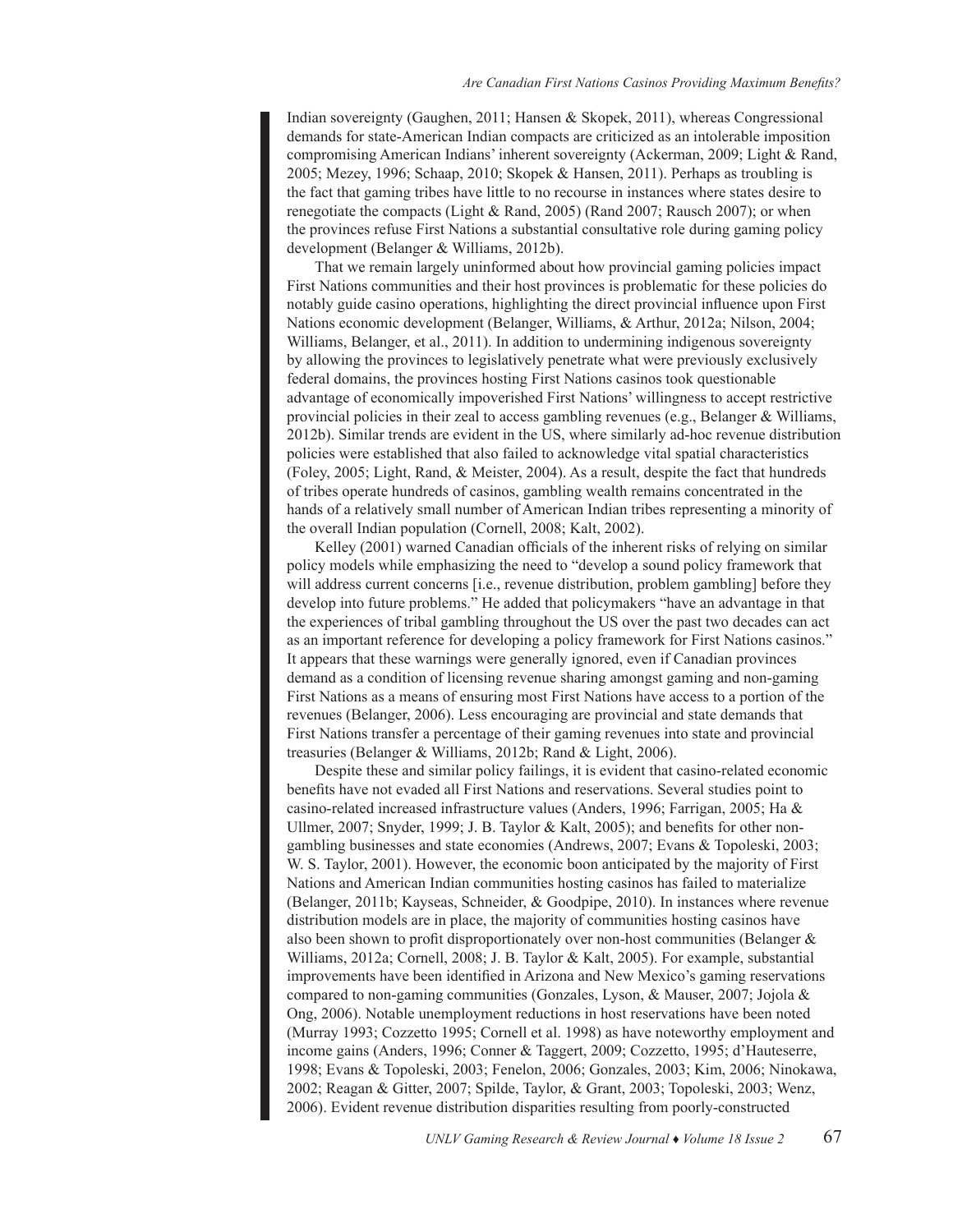provincial and state gaming policies that tend to undermine indigenous sovereignty and development opportunities have not stopped several scholars from concluding that American Indian and First Nations gaming's positives at this stage outweigh the negatives (Cornell, 2008; Schaap, 2010; Williams, Belanger, et al., 2011). This by and large echoes Thompson's (1994) enthusiastic declaration about the Indian casino industry's promise for both the US and Canada (see also Chenault, 2000):

Indian gaming is the future for Native tribes'survival and liberation from the federal governments of the United States and Canada. Without this liberation and autonomy, tribal sovereignty will never become a reality and North American Indians will remain trapped in a cycle of poverty and despair due to the lack of financial support necessary to educate, rehabilitate, and stimulate growth in Indian Country. (Thompson, 1994, pp. 533-534)

As Cornell (2008, 64) laments, however, "it is difficult to know, comprehensively and in detail, how much money Indian nations are making from gaming, what exactly they are doing with the money they make, or what its social and economic impacts are." For example, US Indian casinos located next to large cities are economically quite successful, whereas the geographically removed enterprises typically realize modest returns, trends that are becoming more evident in Canada (Belanger, 2006). One needs to question why state and provincial governments have developed policies that fail to consider these and similar geographic disparities (Belanger, Williams & Arthur, 2012b).

The following analysis of the three provincial First Nations casino models—Ontario, Saskatchewan and Alberta—speaks to several of these issues; shows us how much revenue is being generated and thus directed to First Nations; while helping us to better comprehend how a policy enacted for the benefit of First Nations in three provinces operates, and the political response (or lack thereof) to unanticipated challenges.

# **First Nation's gaming expansion in ON, SK & AB**

State-sanctioned gaming on a reserve is deemed acceptable, but to operate outside of legislative strictures is to defy provincial jurisdiction and risk *Criminal Code of Canada* charges. This has not stopped First Nations leaders from contending that reserve gaming operations are shielded from provincial laws by virtue of Section 91(24) of the *British North America Act* of 1867, which recognizes Canada's sole responsibility for "Indians, and Lands reserved for the Indians." Asked to resolve this question, the Supreme Court of Canada in *R. v. Pamajewon* in 1996 determined that the Shawanaga and Eagle Lake First Nations in Ontario did not possess an Aboriginal right to control and regulate casino gaming in their reserve communities. The Court determined that the litigants failed to demonstrate gaming's centrality to Ojibwa culture or its practice as connected to "the self-identity and self-preservation of the aboriginal societies involved here" (*R. v. Pamajewon*, 1996). Concluding that gaming was not an Aboriginal right, the Supreme Court determined that on-reserve gambling facilities were not exempt from provincial legislation regulating gaming. As a result each province may devise its own regulatory framework for First Nations casinos. In turn *sui generis* policy environments and on the ground gambling industries have emerged that demonstrate unique similarities and differences. The following discussion elaborates these similarities and differences while establishing the key policy markers guiding the evolution of First Nations gaming in each province.

## *Ontario*

In 1992, in response to discussion with Ontario First Nations leaders, Premier Bob Rae (NDP) announced his intention to open a reserve casino. By February 1994, fourteen provincial First Nations had their sights set on hosting the casino that would, according to provincial officials, distribute profits to the province's First Nations through a First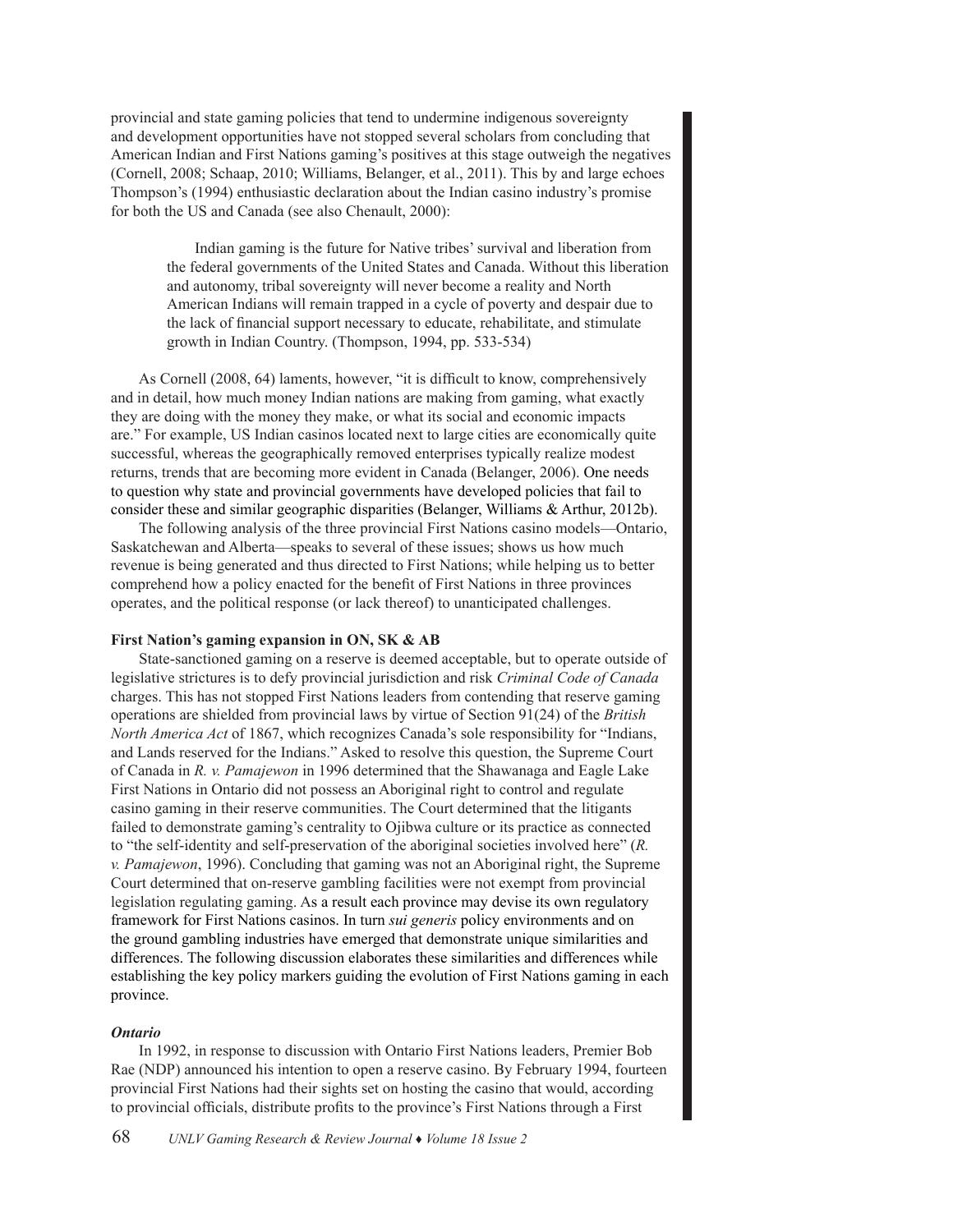Nations fund. On 5 December 1994, Premier Rae announced that the Mnjikaning First Nation had been selected as the site. CasinoRama would be situated on First Nations land—the Mnjikaning reserve—and would be run by an established corporation during its first ten years of operations. A request for proposals stipulated that the operator's costs prior to construction would include the construction of a recreational facility, a senior's home, and the establishment of a trust fund to develop a gambling addictions program. The Mnjikaning proposal was considered the most attractive for a number of reasons, the most important being the revenue-sharing formula, which would see 65% of net revenues divided among the province's 133 First Nations. The remaining 35% would stay with the Mnjikaning First Nation to deal with increased traffic's impact on reserve infrastructure and to ensure programs for problem gaming in the community were funded. Following the announced opening date, the Progressive Conservatives (PC) defeated the NDP and immediately imposed a 20% Win Tax on Casino Rama gross revenues.

#### *Saskatchewan*

In 1993, the Federation of Saskatchewan Indian Nations (FSIN), the provincial Indian political representative body, approached Premier Roy Romanow (NDP) to discuss reserve casino construction. From the premier's perspective, the FSIN's inability to speak on behalf of the majority of the province's First Nations, tribal councils, and individual band councils rendered the organization less than effective. Negotiations, nevertheless, proceeded and in 1995 the Gaming Framework Agreement (GFA) and the Casino Operating Agreement (COA) were implemented. The Saskatchewan Indian Gaming Authority (SIGA) was established as a First Nationoperated oversight agent. At the GFA's center was the revenue-sharing formula, including a set of guidelines delineating how the revenues were to be spent by recipient First Nations. Specifically, the provincial government would receive 37.5% of net revenues, 37.5% would go to the First Nations Trust for community distribution in the form of social programs, economic development and infrastructure development and upgrades, whereas the residual 25% would be allocated to four provincial Community Development Corporations (CDC). Each CDC was created to aid in distributing one-quarter of the net profit share pursuant to the Framework Agreement in an effort to: (1) stimulate First Nations economic development; (2) fund reserve justice and health initiatives; (3) finance reserve education and cultural development; (4) improve community infrastructure; and (5) develop senior and youth programs and other charitable purposes. Each CDC was recognized as a corporate body with a board of directors (Nilson, 2004). The Saskatchewan government, in 2007, lowered its share of First Nations gaming revenues from 37.5% to 25% while raising the overall First Nations share of profits to 75%. The revised revenue sharing agreement has led to improved First Nations development, which is directly attributable to an infusion of gaming revenues. As of 2013-2014, SIGA is successfully operating six casinos.

### *Alberta*

In 1993, the Tsuu T'ina First Nation (southwest of Calgary) and the Enoch Cree First Nation (west of Edmonton) were awarded licenses to hold super-bingos that guaranteed jackpots exceeding \$10,000. That year, the Tsuu T'ina turned a \$100,000 profit, which led to immediate calls from provincial First Nations leaders to create an independent First Nations Gaming Commission (Stewart 1993). First Nations leaders advocated for a policy model ensuring all bands would benefit equally from any reserve casino developments. As early as 1996, a plan was tabled that would have allocated 10% of First Nation casino profits to a fund benefitting the province's First Nations, while the First Nation, or the management company running the casino, would receive 50% of the profits. Alberta's licensed charities would receive the remaining 40% (Williams, Belanger, et al., 2011). First Nations balked at the proposal.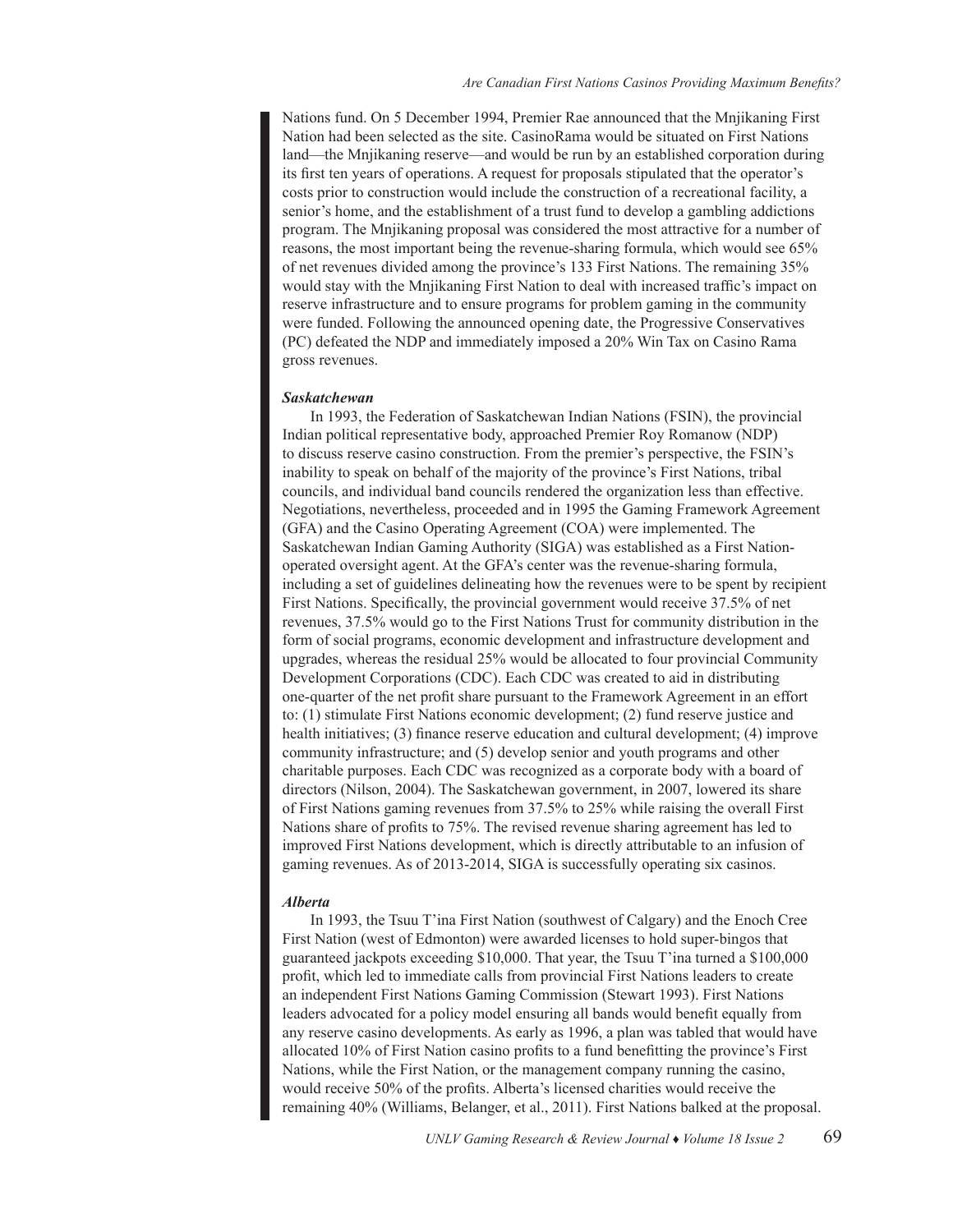In September 2000, Premier Ralph Klein (PC) proposed a new policy that would allocate all reserve casino profits to the provincial First Nations and, in December, he announced his support. First Nations were pleased and, one month later, on January 21, 2001, the FNGP was ratified. It did contain one unanticipated modification: a proviso directing 30% of all First Nations casinos'slot machine revenues to the Alberta Lottery Fund for provincial charitable use (Belanger & Williams, 2012b). Without publicly acknowledging the 30% proviso's inclusion, the FNGP, provincial officials claimed, would afford First Nations the opportunity "to support economic, social and community development projects as well as use charitable gaming proceeds for initiatives such as infrastructure and life skills training" (Belanger, Williams, & Arthur, 2011).

|                                                          | Ontario | Saskatchewan | Alberta |
|----------------------------------------------------------|---------|--------------|---------|
| <b>Outside Casino Operator</b><br>Required               | ÷       |              | ÷       |
| Revenue Sharing Agreement                                | ÷       | ÷            | ÷       |
| Provincial Fee from Casino<br>Revenues                   | $\star$ | $\star$      | $\star$ |
| Casinos Licensed as Charities                            |         |              | $\star$ |
| Provincially-prescribed Use of<br><b>Casino Revenues</b> | $\ast$  | $\star$      | $\star$ |
| <b>Problem Gambling Funding</b><br>Allocated             |         | $\star$      |         |
| Ad hoc approach to policy<br>evident                     | ÷       | $\star$      | ÷       |

| Table 1                                                       |  |
|---------------------------------------------------------------|--|
| Key Provisions of Each Provincial First Nations Casino Policy |  |

In each case the provinces leveraged their Criminal Code of Canada-assigned authority to approve casino licenses and fashion First Nations gaming policies reflecting provincial desires. From a provincial perspective, reserve casinos were never considered products of, nor did they represent elements of Aboriginal self-government. As Belanger and Williams (2012) have argued in the Alberta context, which appears to extend to Ontario and Saskatchewan, each provincial government has exploited its Criminal Code authority by demanding concessions and, thus, prescribing negotiated outcomes much to the annoyance of First Nations' battling for recognition of what they argue is an inherent Aboriginal right to control reserve gaming (see also Belanger, 2006, 2011a; Manitowabi, 2011). Certain provisions permitted each province to dictate through internal oversight policies how First Nations could spend their revenues as well as the guidelines to releasing the provincially held casino revenues. Alberta and Ontario demanded outside casino operators be brought in whereas Saskatchewan permitted the FSIN to establish SIGA for those purposes. As the above discussion illustrates, despite being negotiated independently of one another, the provincial policies, when compared, are operationally similar (see Table 1). The policies were established to ensure provincial oversight for First Nations casino operations, spending, and provincial development through imposed contributions to provincial coffers. These actions guaranteed that the provinces retained centralized authority for regulating First Nation casino operations while simultaneously restricting First Nations economic and political agency. Each provincial approach innovatively enabled their respective gaming bureaucracy's expansion during a period of economic reforms by assigning to First Nations annual fees for the privilege of operating casinos.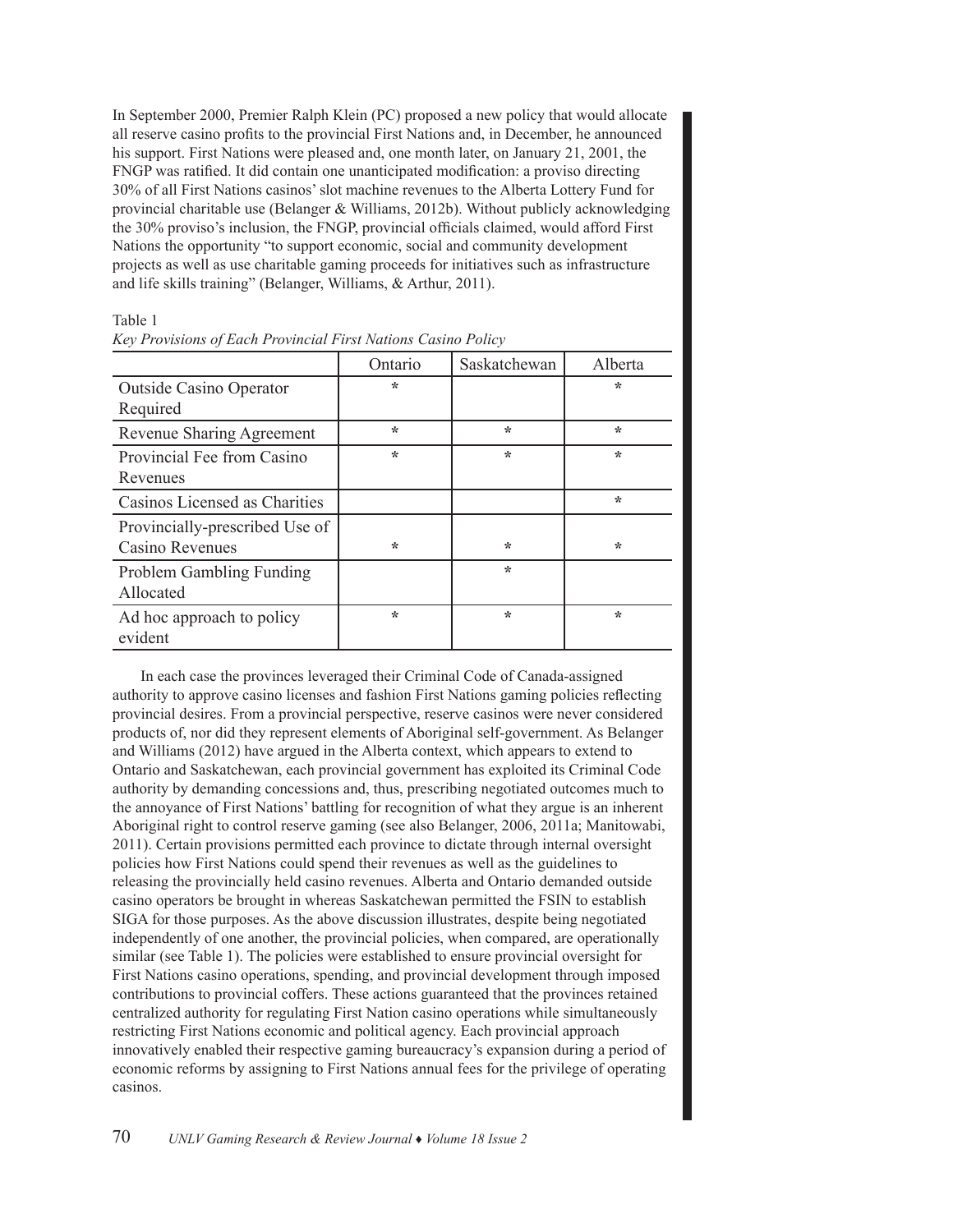# **Methodology**

The first step in a socioeconomic impact analysis of gambling is to document how much money is actually being expended, received, and disbursed, as this serves as a rough guide of the potential magnitude of these impacts, especially the economic ones. This data was compiled from the following sources. For Alberta they were: Alberta Gaming and Liquor Commission (AGLC) annual reports and the Alberta Lottery Fund website, which lists the details of all First Nations Development Fund (FNDF) disbursements; FNDF revenues and their utilization were obtained from the AGLC's public website, Alberta Lottery Fund: Who Benefits. The primary source from Ontario was the Ontario Lottery and Gaming Corporation (OLG) annual reports. For Saskatchewan the annual reports of the Saskatchewan Indian Gaming Authority (SIGA), the Indigenous Gaming Regulators (IGR), and the First Nations Trust (FNT) were utilized. Where applicable and verifiable chief and council members' perspectives obtained from transmitted and/or printed speeches, interviews, and testimonials and, where available, community newsletters are used to provide context. First, newspaper and electronic media sources (e.g., radio and television news reports, YouTube) were reviewed for relevant information regarding community-based projections for each project. In each case, multiple newspaper sources were employed to confirm the data. For referencing, the publication in which the data was first printed was selected. Third, Indian and Northern Affairs Canada (INAC) data detailing band council budgets and expenditures were utilized. In sum, the various data sources provide the baseline data needed to evaluate the respective casinos' impacts.

# **Analysis**

The following sections are distilled from the data gleaned from the aforementioned reports and websites. As Figure 1 shows, Ontario appears to be the leader both in terms of gross and net First Nations gaming revenues generated for the period 2006-2010. The following sections elaborate on these trends in more detail.



*Figure 1*. First Nations Casinos Gross and Net Revenues, 2006-2011 *Figure 1*. First Nations Casinos Gross and Net Revenues, 2006-2011

# *Gambling Revenues Generated Gambling Revenues Generated*

The amount of revenues generated differ by province. As highlighted by Figure 1, between 2006-2011 CasinoRama generated more than \$2.4 billion in gross revenues followed by Saskatchewan at more than \$1.046 billion and Alberta with more than \$947 million. Alberta's five casinos were not fully operational until 2008-2009, hence reviewing the last three years is a better approximation of First Nations annual revenue

revenues generated Ontario \$1.39 billion, which outpaces Alberta and Saskatchewan, which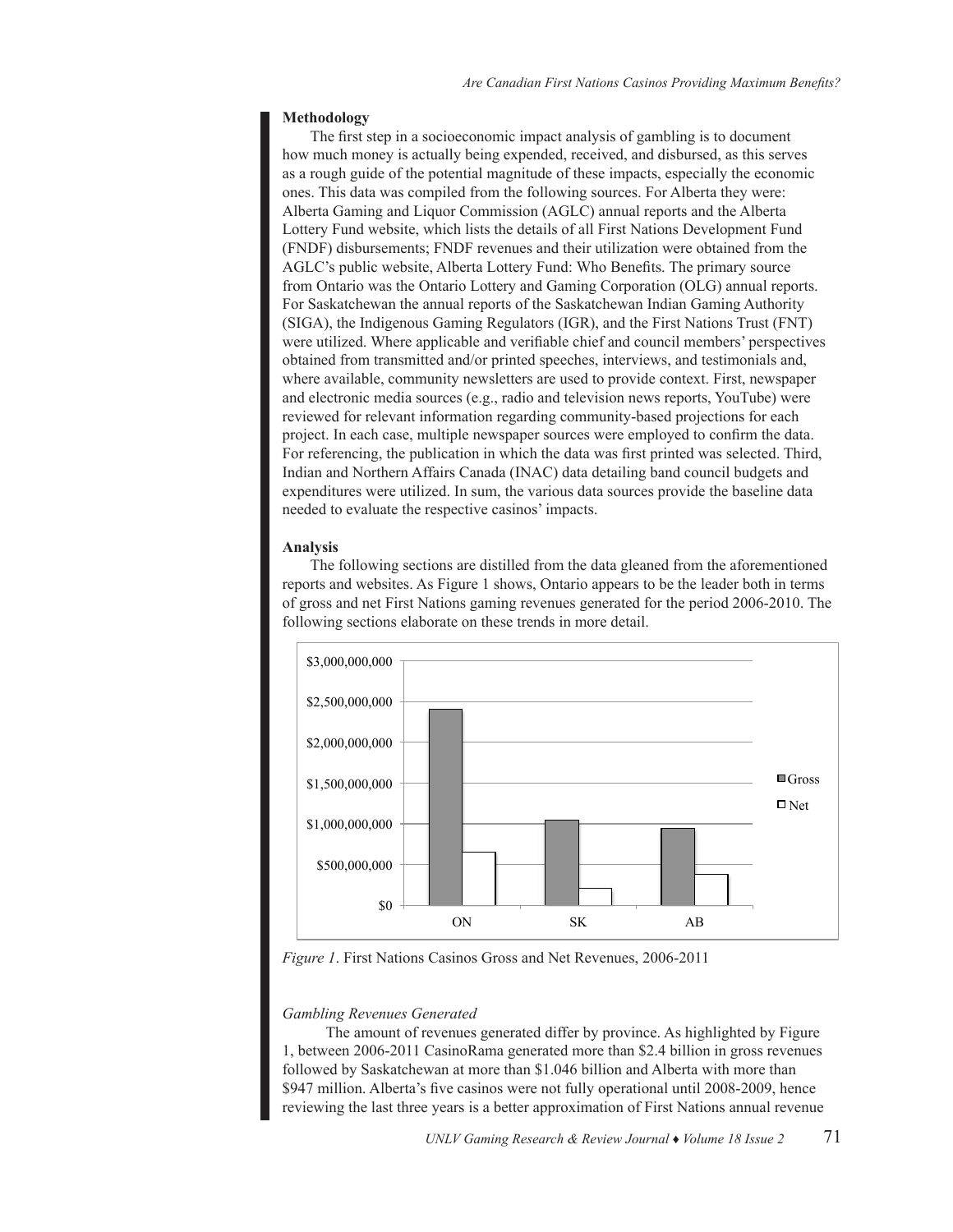generating power: in terms of gross revenues generated Ontario at \$1.39 billion, outpaces Alberta and Saskatchewan, which produced similar gross annual revenues (\$773 to \$725 million).

# Table 2 *Gross Revenues, 2006-2011*

|              | 2006-2007     | 2007-2008     | 2008-2009     | 2009-2010     | 2010-2011     | Total           |
|--------------|---------------|---------------|---------------|---------------|---------------|-----------------|
| Ontario      | \$515,000,000 | \$499,000,000 | \$488,000,000 | \$467,500,000 | \$434,965,000 | \$2,404,465,000 |
| Saskatchewan | \$130,337,810 | \$190,965,435 | \$226,765,170 | \$238,746,929 | \$259,821,502 | \$1,046,636,846 |
| Alberta      | \$33,745,555  | \$141,022,473 | \$253.835.015 | \$262,086,233 | \$257,050,973 | \$947.740.248   |

These revenue figures are a good starting point but do not provide a definitive picture. Measuring the net revenues generated in each province offers a better assessment. For instance, between 2006 and 2011 Ontario generated the highest level of net revenues followed by Alberta and Saskatchewan. When we factor in the anticipated annual revenue production reflective of the last three years of full functionality in Alberta the latter closes the gap earning \$309 million compared to Ontario at roughly \$380 million and Saskatchewan at more than \$207 million.

# Table 3 *Net Revenue, 2006-2011*

|                      | 2006-2007     | 2007-2008     | 2008-2009     | 2009-2010     | 2010-2011     | Total         |
|----------------------|---------------|---------------|---------------|---------------|---------------|---------------|
| Ontario <sup>1</sup> | \$140,595,000 | \$136,227,000 | \$133,224,000 | \$127,627,500 | \$118,745,445 | \$656,418,945 |
| Saskatchewan         | \$48,836,918  | \$61,106,749  | \$67,220,171  | \$60,240,739  | \$64,094,171  | \$301,498,748 |
| Alberta              | \$13,498,222  | \$56,408,989  | \$101,534,006 | \$104,834,493 | \$102,820,389 | \$379,096,099 |

It is apparent that each provincial First Nations casino industry has generally achieved a revenue plateau. As Table 3 demonstrates after four consecutive years of rising net revenues Alberta experienced a 1.9% drop in net revenue in 2010-2011. While Saskatchewan rebounded by 6.4% after experiencing its first drop in net revenues following several consecutive years of growth. Ontario has witnessed a steady 15.5% decline during the study period. These general outcomes tend to echo each province's economic trends during the study period. For example, simultaneous to Alberta's economic expansion Ontario experienced a decline as Saskatchewan generally maintained economic equilibrium (substantial provincial economic growth began in 2011). This levelling off and drop in gross revenues in the two largest jurisdictions may also point to drops in gambling participation rates due to exposure (e.g., Shaffer, LaBrie, & LaPlante, 2004). Evidence from Alberta demonstrated that with time gambling participation rates drop because the novelty has worn off, and due to population familiarity with the product (Williams, Belanger, et al., 2011). 

In terms of absolute revenue generating clout Ontario substantially outpaces both Alberta and Saskatchewan. Things change, however, when we measure the net revenues generated in each province: Ontario just slightly outpaces Alberta in this regard while drastically outperforming Saskatchewan. For now we can basically conclude that the Saskatchewan approach reliant on a operating a number of smaller to middling sized casinos is the least economically successful model.

# *Community Revenue Allocations*

 In each case the provinces agreed to negotiate First Nations casinos into existence for the purposes of offsetting socio-economic difficulties confronting all reserve communities. It is consequently incumbent to determine the First Nations' casinos general impact by

The Ontario figures are based on figures reported by the Canadian Press (CP) indicating that Casino Rama realized a \$1.5 billion profit on roughly \$5.5 billion in revenues from 1996-2010, which amounted to a 27.3% profit margin (see Perkel, 2011). The yearly figures provided are based on this percentage. These totals do not include the slots revenue generated at the Lake Scugog charity casino, which, during this period, produced on average roughly \$4.6 million annually.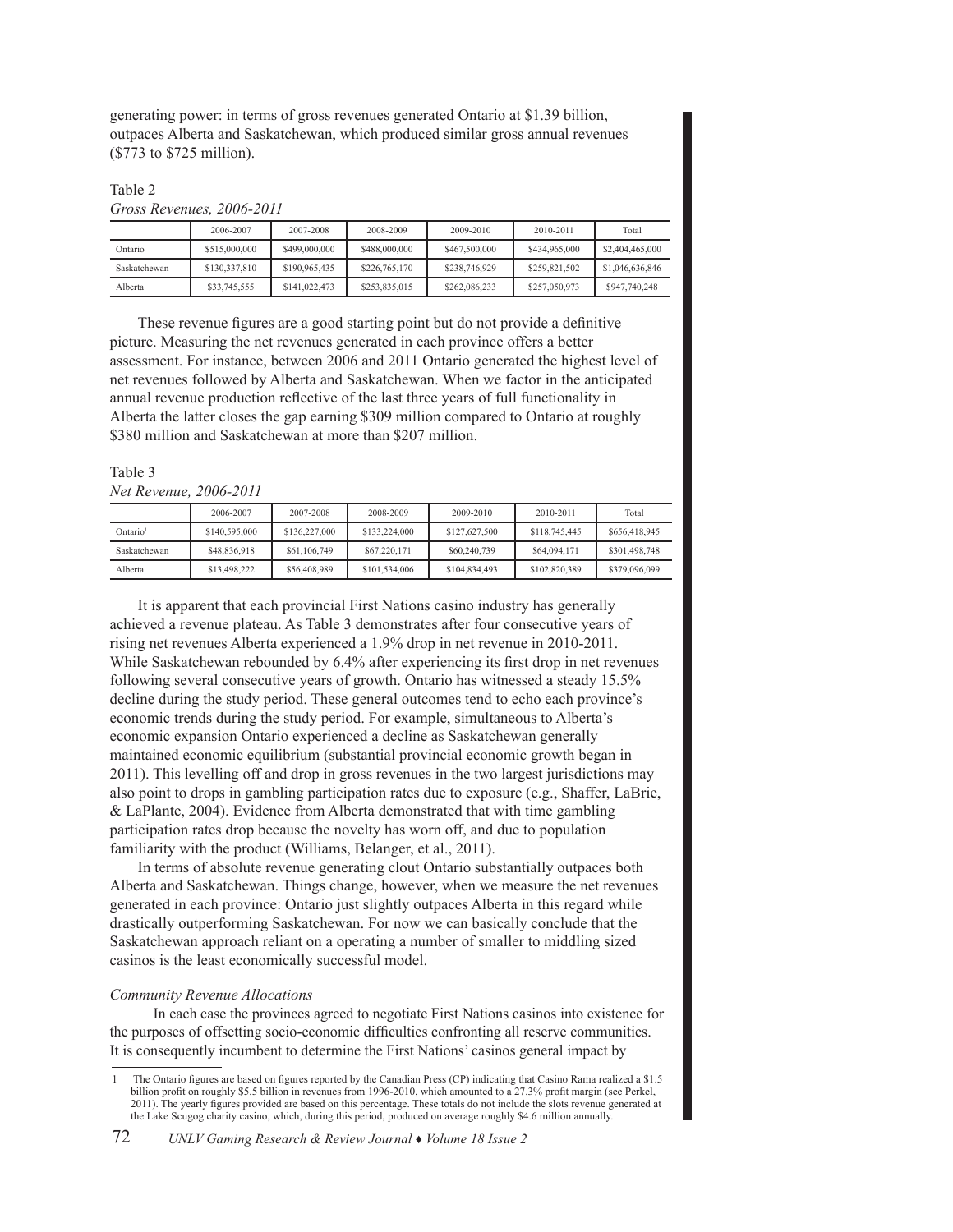assessing the average amount of revenue assigned to the benefactor communities, and how this revenue is generally being utilized. According to the 2006 Canada Census, which occurred at the beginning of the study period, there were 133 First Nations in Ontario, 70 in Saskatchewan and 45 in Alberta. Each of these communities is included in their respective provincial-First Nations revenue-sharing agreement. Reflecting on the last three years of the study period (dating to 2008), Alberta directed an annual average of \$2.34 million to the provincial First Nations followed by Ontario (\$951,371) and Saskatchewan (\$912,167).



*Figure 2.* Per Community Casino Revenue, 2008-2011 *Figure 2.* Per Community Casino Revenue, 2008-2011

Consequently, it would appear that the Alberta First Nations are benefitting more than Consequently, it would appear that the Alberta First Nations are benefitting more than their their Saskatchewan and Ontario counterparts. Relying exclusively on these averages is not Saskatchewan and Ontario counterparts. Relying exclusively on these averages is not recommended, for according to each provincial-First Nations revenue sharing agreement recommended, for according to each provincial-First Nations revenue sharing agreement individual First Nations communities are privy to a pre-determined level of revenue based on individual First Nations communities are privy to a pre-determined level of revenue based on a a varied set of factors that include community population size, their geographic placement, whether or not it is considered a host operation, and the total number of provincial First  $N<sub>1</sub>$ Nations, to identify four elements. As a result, not every First Nations is entitled to an equal share of  $\overline{X}$ equal share of casino revenues. When we compare Saskatchewan and Alberta, as outlined in Table 4, it appears of casino revenues. in Table 4, it appears the former ensure a more equitable distribution of funds. Unlike  $\mathbf{A}$ Alberta's revenue distribution model that privileges southern over northern First Nations, Saskatchewan parcels out its casino revenues more equitably (comparable data was not available from Ontario) (Belanger et al.,  $2012$ )  $\overline{B}$  and  $\overline{C}$ available from Ontario) (Belanger et al., 2012). Part of the reason for this disparity has to do with the fact that Alberta First Nations with the fact that Alberta First Nations hosting casinos (two are located in the south and three are located in the central region) are entitled to a higher proportion of revenues generated. are located in the central region) are entitled to a higher proportion of revenues generated.<br>Alberta has developed First Nations policies that manufacture regional economic disparity by Aberta has developed First Nations policies that manufacture regional economic disparity by privileging some First Nations over others (Belanger, Williams, & Arthur, 2012b). ovineging some mist ivations over others (Belanger,

# Table 4

|         |           | 2006-<br>2007 | $2007 -$<br>2008 | 2008-<br>2009 | $2009 -$<br>2010 | Overall |
|---------|-----------|---------------|------------------|---------------|------------------|---------|
| North   | AB        | 28.9%         | 11.3%            | $7.9\%$       | 7.4%             | $8.4\%$ |
|         | <b>SK</b> | 37.2%         | 38%              | 37.5%         | 37.5%            | 37.6%   |
| Central | AB        | 49.8%         | 75.8%            | 21.1%         | 21.4%            | 30.3%   |
|         | <b>SK</b> | 31.4%         | 31.8%            | 31.4%         | 31.2%            | 31.5%   |
| South   | AB        | 21.3%         | 13%              | 71%           | 71.3%            | 61.3%   |
|         | <b>SK</b> | 31.5%         | 30.2%            | 31.1%         | 31.2%            | 31%     |

Regional Revenue Variance, Alberta & Saskatchewan, 2006-2010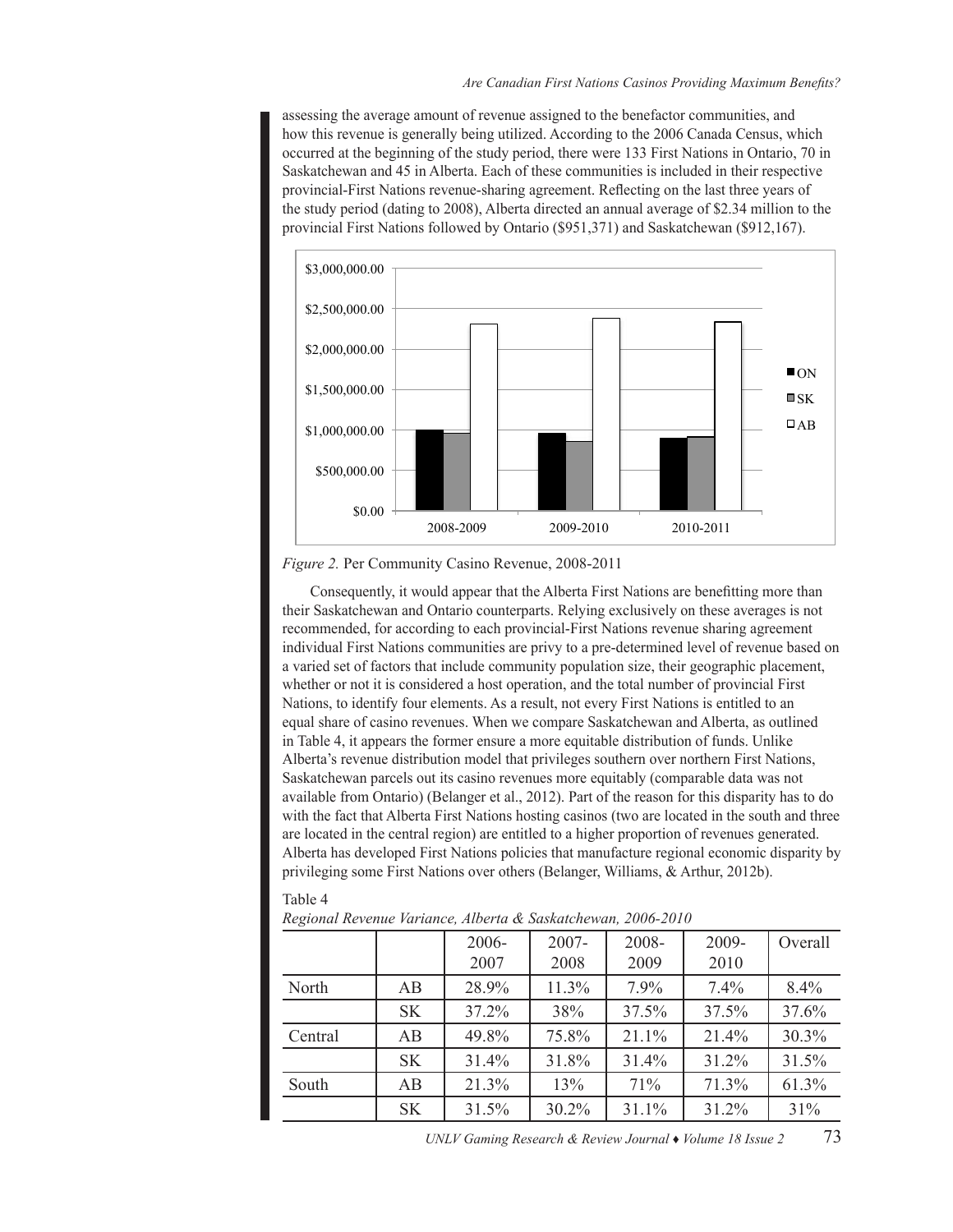A quick word on regional variance is required for Northern First Nations communities in each of the three provinces experience unique challenges. They tend to be isolated communities (i.e., fly-in, non-paved logging roads, require winter roads), which invariably increase the local cost of living, as all materials have to be flown or trucked in over long distances. Community infrastructure frequently pales in comparison to southern First Nations. Health care expenditures are higher due to the  $\cot$  of housing health professionals in these isolated communities, and for traveling to obtain health care in the south. The diversified nature of the central and southern<br>economies enables those First Nations the opportunity to engage in a wider variety of economies enables those First Nations the opportunity to engage in a wider variety of business opportunities. Not so in the north. Although northern living is more expensive, examples opportunities: Not so in the florin, Finalogia floridation fiving is more expensive,<br>in Alberta, for example, the FNDF is not adjusted to offset community differences in cost of living and travel, meaning that northern populations are getting less value for their dollar. As is evident the Saskatchewan revenue distribution model ensures more equitable distribution overall while slightly privileging the northern communities.<sup>4</sup>

As for per capita revenue allocations, Figure 3 shows Alberta leads the pack. Measuring per capita distributions is necessary as this aligns with how Aboriginal and Northern Affairs Canada (AANAC)<sup>5</sup> develops its funding protocols for each First Nation in Canada.<sup>6</sup> It also offers a sense of how much money is being generated and directed to each individual despite the fact that per capita payments are not permitted. The tracked revenues are assigned to an assortment of programs offered in each community, such as revenues are assigned to an assortment or programs offered in each community, such as pre-school, construction, or growing local entrepreneurship, and as such perhaps more pre-senoor, construction, or growing local entrepreneurship, and as such perhaps more reflective of the First Nations casinos' community impacts. In this regard Ontario has the largest First Nations population with 178,309 followed by Saskatchewan (129,138) and Alberta  $(94,422)$ . This necessarily alters the scope of the casinos' provincial impacts as Figure 3 illustrates. Here Alberta directs the most money per capita at \$1,097 per individual followed by Ontario (\$780) and Saskatchewan (\$430).



# *Figure 3*. 1000 Per Capita Casino Revenue, 2008-2011 *Figure 3.* 1000 Per Capita Casino Revenue, 2008-2011

The casino revenues represent additional funds that are directed to local First Nations programs and the creation of infrastructure. As Table 5 shows, gaming revenues

<sup>4</sup> A review of the available data suggests that Ontario will reflect general Saskatchewan trends.

<sup>5</sup> Indian and Northern Affairs Canada (INAC) was renamed Aboriginal and Northern Affairs Canada (AANDC) to "better reflect the scope of the Minister's responsibilities with respect to First Nations, Inuit and Métis. It is also in keeping with reflect the scope of the Minister's responsibilities with respect to First Nations, inuit and Metis. It is also in Reeping with<br>practices of the department as, in recent years, the responsibilities of the department have e serve First Nations, Métis and Inuit peoples."

<sup>6</sup> Because there is no stipulation about what percentage of AANDC funding that bands should provide to off-reserve residents, in most cases these monies are spent exclusively on reserves to the detriment of off-reserve members.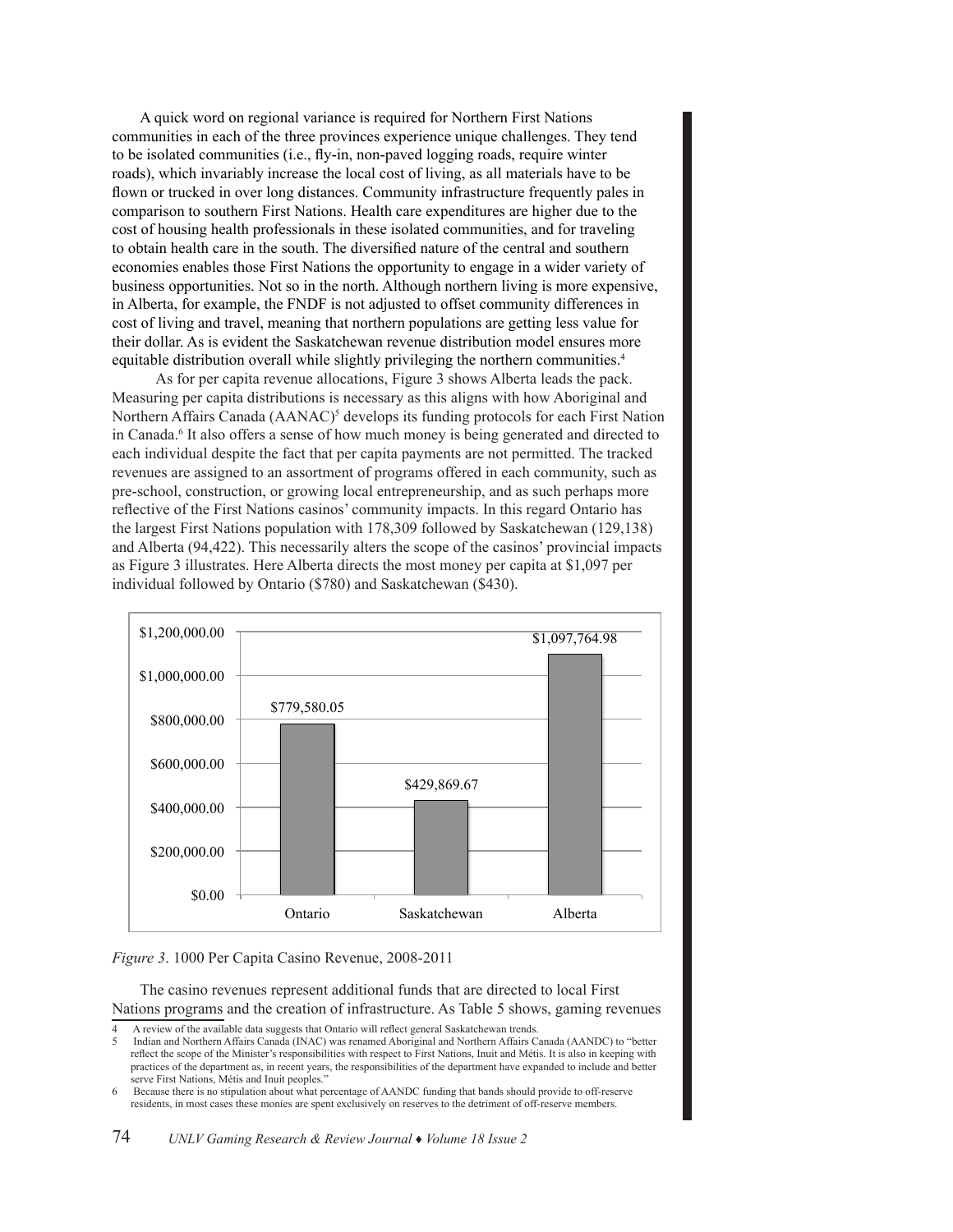supplement provincial First Nations budgets by an average of 12.23% led by Ontario at 17.2%, followed by Alberta (11.67%), then Saskatchewan (3.84%). The revenues in questions are directed to the communities in the form of social programs, economic development projects, and infrastructure development and enhancement. The variances in the per capita percentage of revenues received is a product of net revenues identified below in Table 5 in relation to the provincial First Nations populations—federal funding formulas, while not universal or static, are nevertheless similar for each community.

#### Table 5

*Casino Contributions to Host First Nations as a Percentage Above Federal Payments*

|                                 | Federal<br><b>Contribution</b> | Casino/<br>Gambling | <b>Gambling Revenue</b><br>as % of Federal |  |  |  |  |
|---------------------------------|--------------------------------|---------------------|--------------------------------------------|--|--|--|--|
|                                 |                                | <b>Revenues</b>     | <b>Contribution</b>                        |  |  |  |  |
|                                 | Ontario                        |                     |                                            |  |  |  |  |
| Totals (2006-2011)              | \$3,816,351,659                | \$656,418,945       | 17.2%                                      |  |  |  |  |
| Yearly Average                  | \$763,270,332                  | \$131,283,789       | 17.2%                                      |  |  |  |  |
|                                 | Saskatchewan                   |                     |                                            |  |  |  |  |
| Totals (2003-2008) <sup>2</sup> | \$2,046,850,503                | \$78,546,267        | 3.84%                                      |  |  |  |  |
| Yearly Average                  | \$409,370,101                  | \$15,709,253        | 3.84%                                      |  |  |  |  |
|                                 | <b>Alberta</b>                 |                     |                                            |  |  |  |  |
| Totals (2006-2011)              | \$3,212,438,900                | \$374,867,594       | $11.67\%$                                  |  |  |  |  |
| Yearly Average                  | \$642,487,780                  | \$74,973,519        | $11.67\%$                                  |  |  |  |  |
| Totals (average)                | \$605,042,738                  | \$73,988,854        | 12.23%                                     |  |  |  |  |

The provincial-First Nations funding formulas in Ontario and Alberta have come under fire due to several evident inequities. In Ontario, the Mnjikaning First Nations was initially entitled to keep 35% of CasinoRama's profits for hosting the casino. This led to a lawsuit filed by the Ontario First Nation chiefs seeking more equitable distribution. The 35% was held in trust until 2008, when the chiefs agreed to forsake their rights to the 35% revenues in exchange for \$201 million and a 1.7% cut of Ontario provincial gaming revenues. The deal is expected to provide the 133 First Nations \$120 million annually, which doubled their current take under the original agreement (Canadian Press, 2010). In Alberta, Enoch's FNDF disbursement of \$35 million in 2008/2009 was 303% more than its INAC's budgetary allocation. Similarly Tsuu T'ina received more than \$28 million, which was 142% more than its INAC budget. Despite lower than expected returns, gambling revenues also contribute noticeably to two other host First Nations'—Alexis Nakota Sioux Nation and the Cold Lake First Nations—overall budgets. FNDF funding in total represented 83.3% of the 4 communities' collective allocation. Not surprisingly, the percentage of revenue accounted for by the FNDF was much less for non-host communities (Belanger & Williams, 2012a). The host community benefits in Saskatchewan are confined to wages plus benefits earned by the Aboriginal employees that make up 65% of the SIGA workforce; and in the form of external discretionary spending by gamblers visiting the First Nations.

# *Problem Gambling & Crime*

Concerns have frequently been raised concerning the negative impact of introducing casinos to First Nations communities, the most common being the anticipated rise in problem and pathological gambling. Writing in 2011, journalist Tasha Kheiriddin stated

2 At the time of the initial analysis for this paper First Nations profiles for Saskatchewan were only available to the year 2008.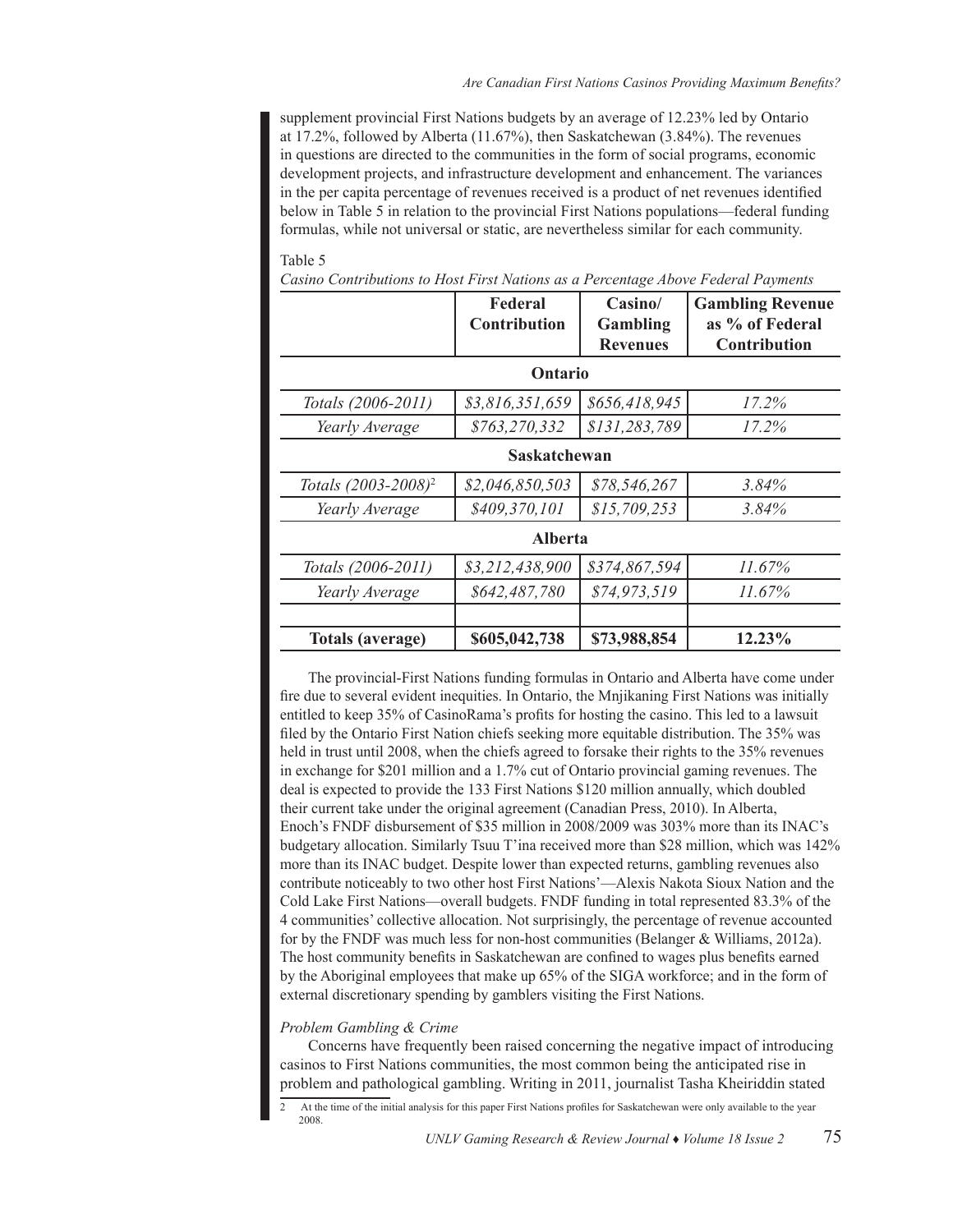that constructing reserve casinos would not be able to overcome the federal, provincial and First Nation political inability to properly respond to among other issues health problems. Existing research does not support such grandiloquent claims. In Alberta, the only province where research exists exploring the impact of introducing casinos to First Nations communities illustrates that in three of the four communities for which data are available the difference in problem and pathological gambling rates between 2008 and 2009 were not statistically significant (Williams, Belanger, et al., 2011). The number of problem gamblers at the Stoney Nakoda Nation did increase by a factor of 3.8 from 2008 to 2009. Consistent with earlier research, First Nation prevalence rates are notably and consistently higher than the general population prevalence rates across Alberta (Wardman, el-Guebaly, & Hodgins, 2001; Williams, Stevens, & Nixon, 2011). Yet there is some evidence of decreased rates of First Nations problem gambling since 2000, coincident with the same trend that may be occurring in the general population (Williams, Belanger, et al., 2011). This despite significant increases in gambling availability and general population per capita expenditure during this time period. Once again we can point to drops in gambling participation rates due to exposure (e.g., Shaffer, LaBrie, & LaPlante, 2004) because the novelty has worn off (Williams, Belanger, et al., 2011). It is duly noted that these rates reflect Aboriginal population trends across Alberta, rather than Aboriginal populations in the immediate proximity of the five new First Nations casinos. Clearly additional work is needed, but findings to date do not support Kheiriddin's dire predictions.

The same can be said for casino-related crime rates, where once again our understanding of the trends is restricted to Alberta. With the exception of the Enoch First Nation, none of Alberta's host First Nations or community officials could confirm a post-casino increase in crime (see also Arthur, Williams, & Belanger, 2014). The highest profile criminal activity occurred following the River Cree Casino and Resort's opening, where Native as well as Jamaican and Asian gangs from Edmonton were vying for both on- and off-reserve territorial control. The River Cree Casino Club also served alcohol drawing younger patrons, and the Royal Canadian Mounted Police (RCMP) frequently responded to service calls that were assault- and alcohol-related. Of all the issues identified by the police, government officials and casino operators money laundering is considered to be the most problematic. According to RCMP officials, various gangs purchase chips with high value bills. After gambling minimally for a half hour, they cash the chips, thus effectively laundering the money. An 8-member RCMP squad responsible for providing casino and reserve policing has worked closely with the Enoch Cree Nation to mitigate local criminal activity. Crime rates are now down due to an enhanced RCMP presence on reserve. An RCMP official responsible for patrolling the Stoney casino reported that the minimal casino calls (accounting for only 25% of each officer's time), enables officers to devote additional resources to combating the local drug trade, domestic abuse, assaults, and mischief. Enhanced policing at Stoney has also led to greater policecommunity relations (Williams, Belanger, et al., 2011).

# *Employment and Income*

First Nations leaders in each province early on extolled the virtues of reserve casinos, potential employment being the most significant. In short, casinos would both produce revenues for distribution to all provincial First Nations and Aboriginal individuals would be employed. In 1995, Casino Rama Project chairman Ted Williams predicted the casino would generate between upwards of \$400 million a year and employ 1,300 people (Walker, 1995, p. B2), a number that one month later had jumped to 2,200 employees. When the doors opened in July 1996 the workforce stood at 2,600 roughly 620 of which were Aboriginal (Ferguson, 1996, p. A4). Those numbers remained relatively stable through 1999, when it was reported that Casino Rama employed 487 people from 55 provincial First Nations, which made up 20% of the workforce (Marowits, 1999, p. A4), a total that peaked in 2003 at 750 Aboriginal employees. As of 2011 CasinoRama employed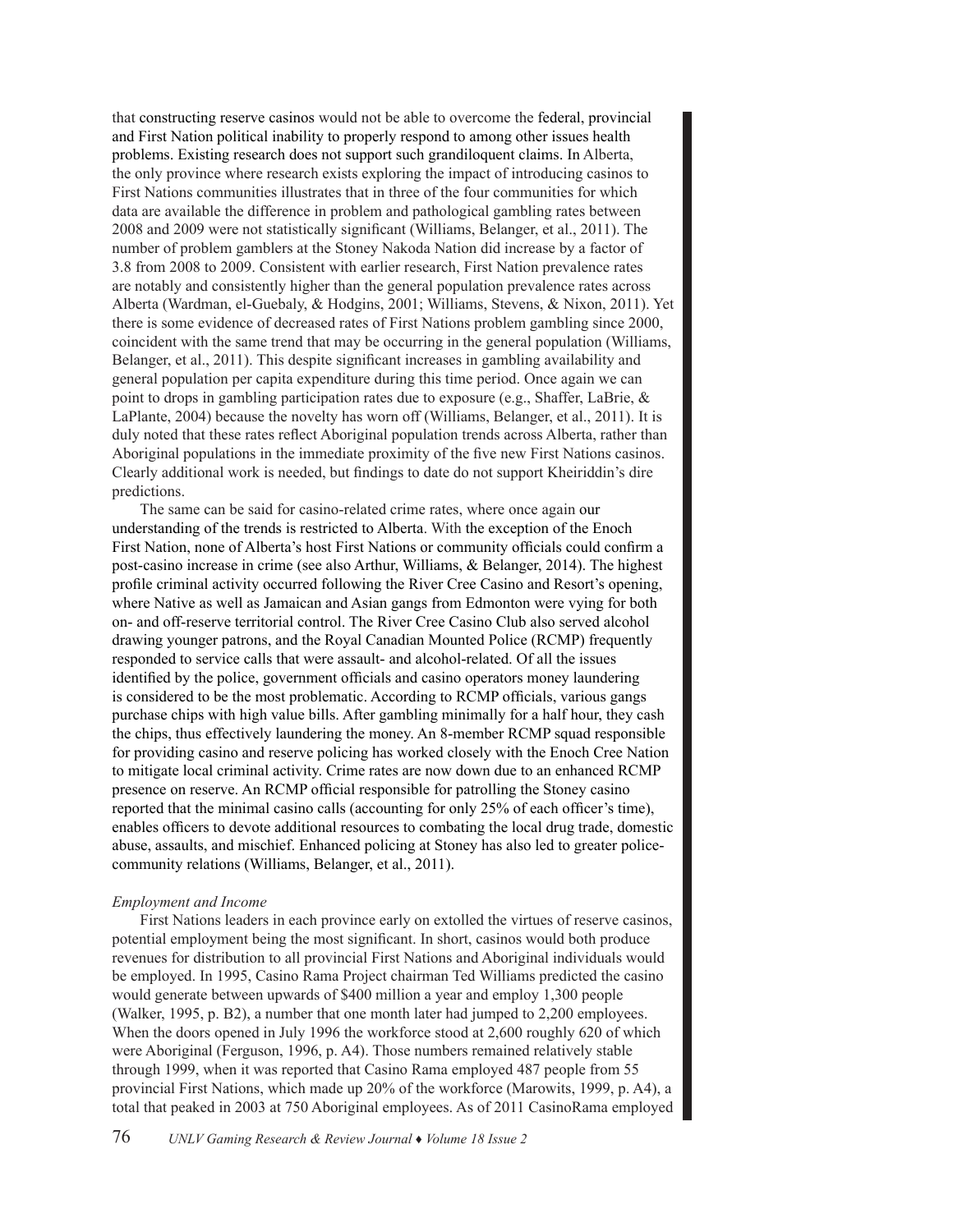450 Aboriginal people, which at the time represented 14.8% (3,040) of the casino workforce. Using \$30,000 per employee as the average wage we estimate that roughly \$22.5 million is earned by Aboriginal employees. In Alberta original estimates suggested that the five First Nations casinos would employ 1,340 people with an annual payroll of \$37.8 million while acknowledging that a shortage of casino professionals and a limited Aboriginal labor pool would require that non-Native employees also be hired. In fiscal 2009/2010 the five First Nations' casinos had a total 1,030 employees and the total number of employees and total payroll fell below initial expectations. In total, current employee numbers represents 78% of initial projections, whereas the \$31,025,000 payroll represents 82% of original projections. A significant percentage of the five First Nation casino charities employ First Nations people. Out of the approximately 170 employees, 90% (155) are believed to be First Nations with a total estimated payroll \$3.4 million, with the First Nations themselves retaining \$3.1 million of these wages (Williams, Belanger, et al., 2011). Saskatchewan by far has made the most impressive strides as concerns casino Aboriginal employment where roughly 1,200 Aboriginal employees make up 64% of the workforce and in 2010 generated more than \$51 million in Aboriginal wages plus benefits.

#### Table 6

|              | Number of<br>Employees, | Aboriginal<br>Employees, | <b>Annual Gross</b><br>Aboriginal | Gross<br>Aboriginal |
|--------------|-------------------------|--------------------------|-----------------------------------|---------------------|
|              | 2010                    | 2010                     | Wages $+$                         | $Wages +$           |
|              |                         |                          | Benefits in                       | Benefits,           |
|              |                         |                          | 2010                              | 2006-2011           |
| Ontario      | 5,068                   | 750                      | \$22,500,000                      | \$137,250,000       |
| Saskatchewan | 1,900                   | 1,235                    | \$51,438,609                      | \$208,256,563       |
| Alberta      | 1,030                   | 206                      | \$6,205,000                       | n/a                 |

*First Nations Casino Aboriginal Employees/Wages + Benefits*

Table 6 demonstrates the cumulative effect of these wages. A review of the SIGA's annual reports, for instance, demonstrates that between 2006 and 2011 Aboriginal employees earned \$208,256,563 of the \$320,800,014 paid out in total wages and benefits, which amounts to roughly 65%. During the same period CasinoRama's Aboriginal employees earned \$137,250,000 (data was not available for Alberta). While not all of these dollars remain in Aboriginal communities they do represent value added when factoring in the casino revenues that enter the community in the form of programs and added infrastructure. Measuring the impact of wages versus infrastructure and program investment is difficult. Whereas wages would have better immediate impact because they would quickly be spent on products and services (albeit from outside of Aboriginal communities boasting limited infrastructure and localized business) ultimately this money is lost to the local economy. Creating infrastructure that would enhance local spending would have better long-term value in terms of helping to establish community equilibrium from social, political and economic perspectives. We can conclude that if you are looking to build an economy from the ground up, which is the case for many of the First Nations gaming beneficiaries, public investments are the most effective means. The impact of personal spending power cannot however be understated.

Of note, employment figures for each First Nations community in each province are not available, making it impossible to determine how casino openings affected local employment trends. Statistics Canada and Indian and Northern Affairs Canada (INAC) utilize Canadian census data, the latest year being 2011. Hindering our analysis is the fact that many First Nations in this study cite an inherent right to self-government to restrict Canadian surveyors from entering their communities. Thus their online community profiles lack vital data for employment, annual earnings, work force characteristics,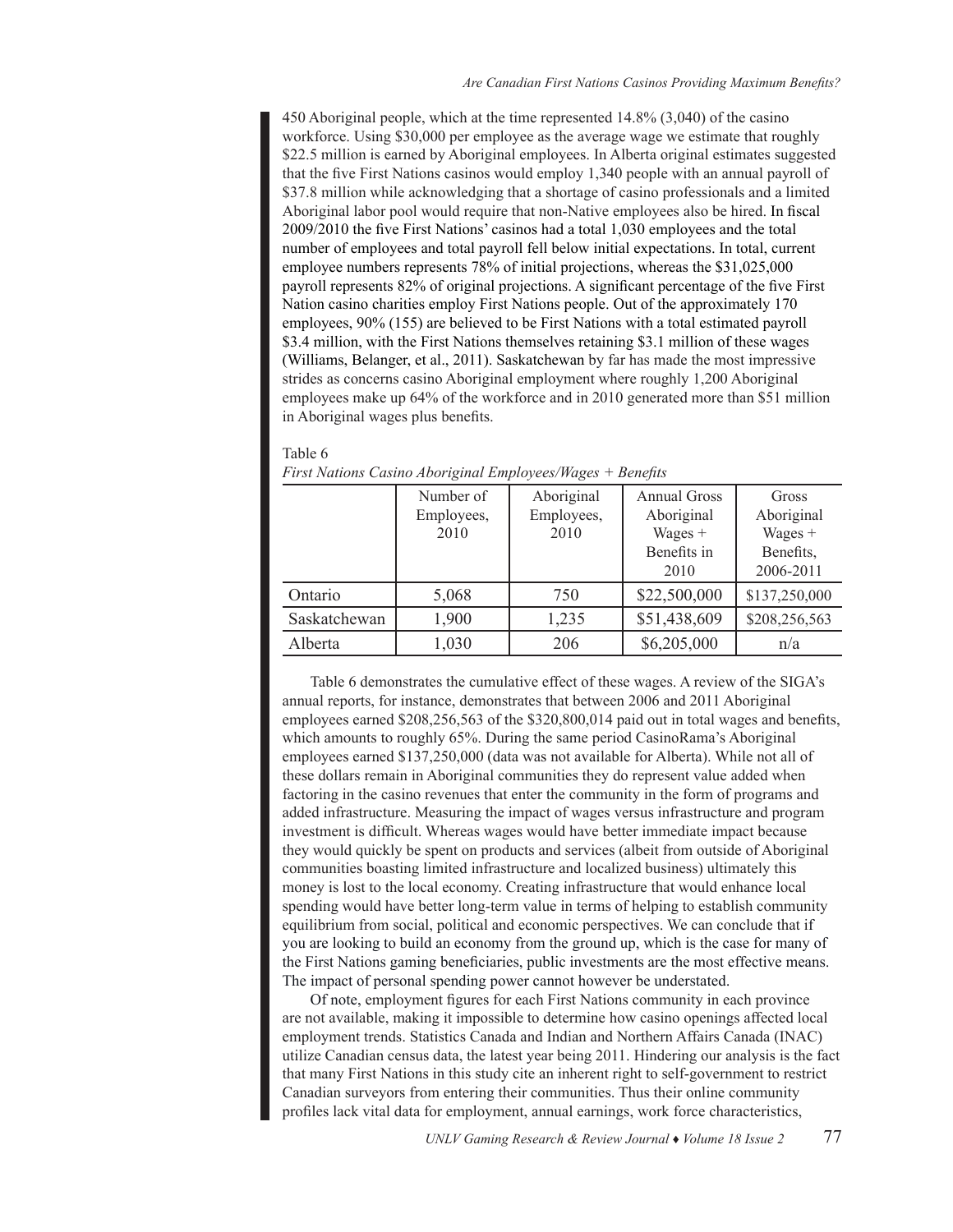or even gender and age. Considering that we are unable to generate data sets for some of the larger gaming First Nations (Enoch and Tsuu T'ina in Alberta among them), and benefit significantly from the projects, the lack of complete (or any) data sets hinders our analysis. The above discussion at the very least provides the baseline data from which future analyses may be developed.

# *Provincial Benefits*

The most contentious element of the provincial-First Nations gaming agreements is the provision directing a portion of revenues earned in First Nations casinos to provincial treasuries. But what are the overall costs to the First Nations benefitting from a process presumably intended to provide communities with what Alberta officials described as the "means to support economic, social and community development projects as well as use charitable gaming proceeds for initiatives such as infrastructure and life skills training"? Table 7 shows that during the study period 30% of Alberta and 25% of Saskatchewan First Nations net gaming revenues were directed to their respective provincial governments.7 Ontario adopted a different strategy by applying a 20% WinTax on CasinoRama's gross revenues. On average the Ontario government takes in \$96,178,600, Alberta \$56,864,415 (since all First Nations casinos became operational this total has risen to \$77 million annually) and Saskatchewan \$5,441,410.

| Provincial Fees Drawn from First Nations Gaming Revenues <sup>8</sup> |               |              |              |              |              |               |
|-----------------------------------------------------------------------|---------------|--------------|--------------|--------------|--------------|---------------|
|                                                                       | 2006-2007     | 2007-2008    | 2008-2009    | 2009-2010    | 2010-2011    | Total         |
| Ontario                                                               | \$103,000,000 | \$99,800,000 | \$97,600,000 | \$93,500,000 | \$86,993,000 | \$480,893,000 |
| Saskatchewan                                                          | \$10.210.094  | \$5,252,187  | \$4,105,043  | \$2,368,185  | \$5,271,543  | \$27,207,052  |
| Alberta                                                               | \$10,123,667  | \$42,306,742 | \$76,150,505 | \$78,625,870 | \$77,115,292 | \$284,322,074 |

# Table 7

In all during the study period roughly \$.75 billion was diverted from First Nations development and into provincial coffers where the money has been used for provincial development. First Nations casinos are in part driving provincial development—especially in Ontario and Alberta—despite the fact that First Nations casinos were touted as means to aid First Nations development. It would appear therefore that First Nations casinos benefit Alberta and Ontario's non-Native provincial citizens notably. Improvement in this case is, of course, also dependent on Alberta releasing FNDF revenues, which are held in trust until a First Nation satisfies provincial administrators'spending practices guidelines; and Ontario releasing money withheld until resolution of the several lawsuits involving CasinoRama. Notably all three provinces release gaming revenues only once it has been determined that they are to be spent according to provincially prescribed guidelines intended to assist administrators in determining what is considered to be an appropriate development venture. During the study period Alberta held back 13% of all charity monies and a portion of FNDF funds, amounting to more than \$13 million. These strict spending provisions dictate that provincial regulators are depriving First Nations from accessing revenue generated in First Nations casinos. Notably the provincial allocation provides each province a safety net for reclaiming a portion of the gambling revenues leaking from the provincial economy vis-à-vis non-Native gamblers into the micro First Nations economy.

# **Conclusions**

The above discussion contends that each provincial First Nations gaming model has positive and negative elements and offers a series of important findings. Perhaps the most significant is that First Nations casinos are not performing to maximum benefit, at least as far as leaders of benefactor First Nations communities would recognize. Apart from

In 2007, the Saskatchewan government lowered its take of First Nations gaming revenues from 37.5% to 25% while raising the First Nations take of profits to 75%.

The Saskatchewan data reflects the change in the provincial take on revenues between 2007-2008.

<sup>78</sup> *UNLV Gaming Research & Review Journal* ♦ *Volume 18 Issue 2*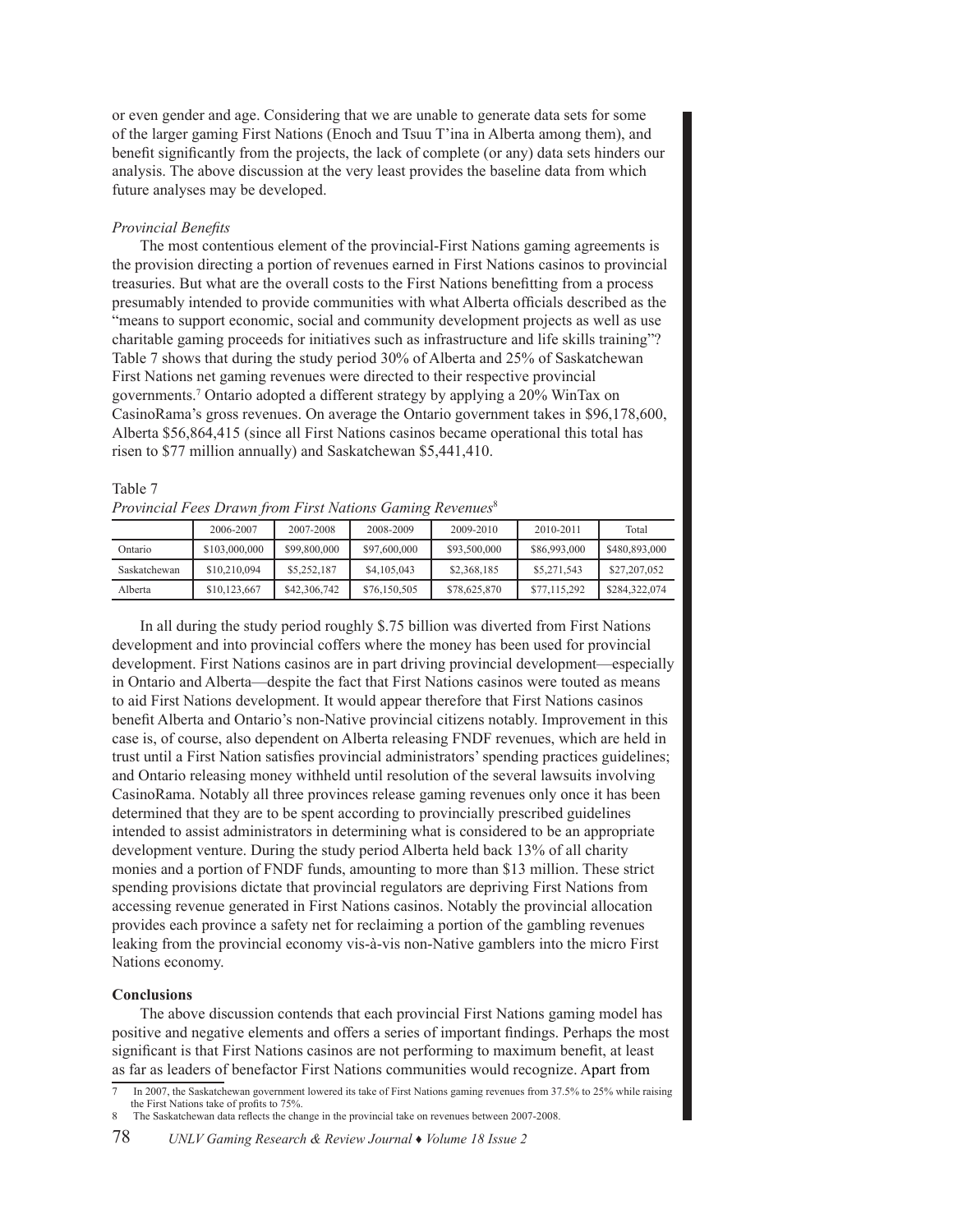Saskatchewan's notable employment trends and the fact that no discernable post-casino increases in problem gambling or casino-related crime are evident in the provincial First Nations communities; or among its Aboriginal populations, two policy issues continue to hinder the First Nation gaming industry's economic potential. First, although each province developed unique approaches to forging its specific gaming policy, each one included a similar and key provision: they all opted to divert substantial gaming revenues into their own treasuries and away from struggling First Nations communities. In total, the First Nations in the three provinces during the study period were deprived of roughly three-quarters of a billion dollars in gaming revenues that could have been directed to local development and poverty reduction schemes. This exposes the reality that First Nations casinos are prominently benefiting non-Aboriginal provincial citizens, which challenges the spirit and intent of the provincial First Nations gaming policies.

The second policy-related issue concerns casino site prescriptions. In Ontario the NDP government insisted that one central, reserve-based casino service all provincial First Nations. Alberta and Saskatchewan adopted a dissimilar approach that permitted multiple First Nations casino operations so long as they were constructed on a reserve. This did and continues to inform economic outcomes in each province. In addition to influencing employment trends, among other issues, the larger gaming properties located nearby a significant market provide greater benefits compared to the smaller casino properties sited in more isolated areas. Whereas in Saskatchewan the First Nations gaming industry model is characterized by smaller, isolated First Nations casino properties, Alberta chose to blend the latter with the use of large and centralized casinos located near a significant market (see, for e.g., Eadington & Collins, 2009). In Ontario, the First Nation casino was located in an adequate market and has performed admirably even if the move did confine the industry to the provincial south-west while also forestalling attempts at industry expansion. Similar site prescriptions considerably compromised nine of the 11 prairie casinos profitability, consequently undermining struggling provincial First Nations who envisioned gaming revenues as a means to facilitate community development.

The policy deficiencies that continue to undercut the First Nations gaming industry's economic promise have resulted in a unique outcome that demands unpacking for the benefit of First Nations seeking market entry, and to a lesser extent the provincial officials assigned the responsibility for creating and implementing (equitable) First Nations gaming policies. As the analysis loosely revealed, the destination integrated resort has proven more lucrative in Alberta and Ontario, the latter of which offers what appears to be a solid balance of development and employment potential. Ostensibly one could argue that these discrepancies are attributable to the acknowledged differences between the repeater market and the destination integrated resort models (Eadington & Collins, 2009). We cannot however conclusively trace the provincial gaming policy variances to any formal discussion about these models' characteristics for these conversations did not occur. Hence the provincial approaches to policy making were in no way informed, and as such could not take into consideration these nuanced policy debates. Until such time that additional research is produced specifically examining these and like trends our ability to identify a best practice remains limited.

To be certain First Nations casinos appear to be working well albeit within the scope of provincial policy prescriptions that have unduly restricted the industry's participants, which in turn has negatively influenced First Nations casinos' economic development potential. Further work exploring these impacts is warranted, as is provincial reconsideration of the need to seize casino revenues for its own development purposes they should be redirected back into First Nations' development, minus regulatory costs, as the policy initially intended.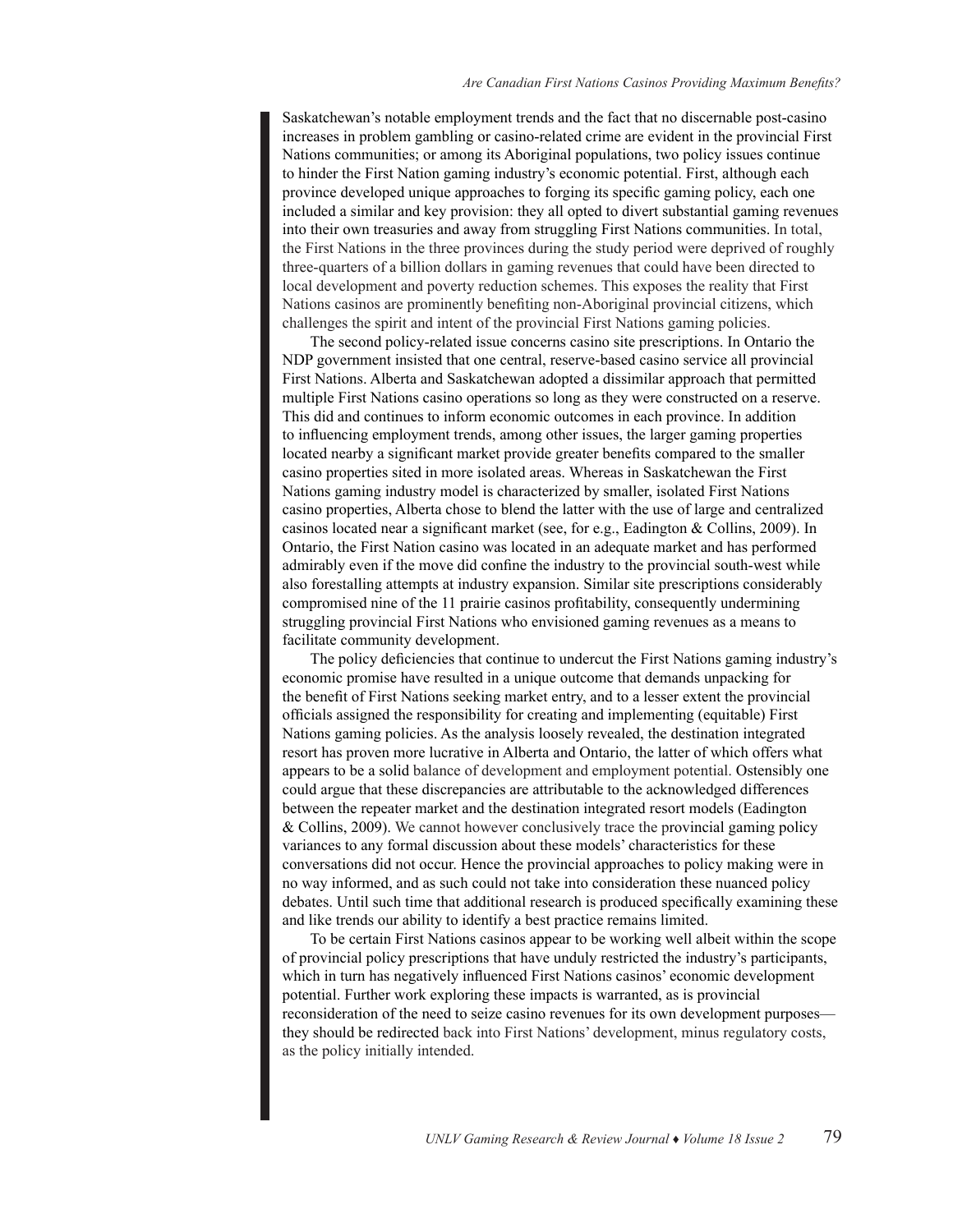# **References**

- Ackerman, W. V. (2009). Indian Gaming in South Dakota: Conflict in Public Policy. *American Indian Quarterly*, 33(2), 253-279.
- Anders, G. (1996). Native American Casino Gambling in Arizona: A Case Study of the Fort McDowell Reservation. *Journal of Gambling Studies, 12*(1), 253-267.
- Anderson, T. L., & Parker, D. P. (2008). Sovereignty, Credible Commitments, and Economic Prosperity on American Indian Reservations. *Journal of Law and Economics, 51*(4), 641-666.

Andrews, C. (2007). *Fiscal Impact of American Indian Gaming on Non-Indian Local Governments*. (Ph.D. dissertation), University of Missouri.

- Arthur, J. N., Williams, R. J., & Belanger, Y. D. (2014). The Relationship Between Legal Gambling and Crime in Alberta. *Canadian Journal of Criminology and Criminal Justice, 56*(1), 49-84. doi: 10.3138/cjccj.2012.E51
- Belanger, Y. D. (2006). *Gambling with the Future: The Evolution of Aboriginal Gaming in Canada*. Saskatoon: Purich Publishing.
- Belanger, Y. D. (2011a). First Nations Approach to Securing Public Trust: SIGA's Corporate Response to the Dutch Lerat Affair, 2000-2004. In Y. D. Belanger (Ed.), *First Nations Gaming in Canada* (pp. 228-254). Winnipeg: University of Manitoba Press.
- Belanger, Y. D. (2011b). First Nations Gaming in Canada Winnipeg: University of Manitoba Press.
- Belanger, Y. D. (2014). *Ways of Knowing: An Introduction to Native Studies in Canada* (2nd ed.). Toronto: Nelson Education Ltd.
- Belanger, Y. D., & Williams, R. J. (2012a). The First Nations Contribution to Alberta's Charitable Gaming Model: Assessing the Impacts. *Canadian Public Policy, 38*(4), 551- 572.
- Belanger, Y. D., & Williams, R. J. (2012b). Neoliberalism as Colonial Embrace: Evaluating Alberta's Regulation of First Nations Gaming, 1993-2010. *Business & Politics, 13*(4), 1-34.
- Belanger, Y. D., Williams, R. J., & Arthur, J. N. (2011). Casinos and Economic Well-Being: Evaluating the Alberta First Nations' Experience. *Journal of Gambling Business and Economics, 5*(1), 23-45.
- Belanger, Y. D., Williams, R. J., & Arthur, J. N. (2012a). Assessing the Impact of the Introduction of Casinos in Two Northern Alberta First Nation Communities. *American Review of Canadian Studies, 42*(1), 1-19. doi: 10.1080/02722011.2012.649924
- Belanger, Y. D., Williams, R. J., & Arthur, J. N. (2012b). Manufacturing Regional Disparity In The Pursuit Of Economic Equality: Assessing Alberta's First Nations Gaming Policy, 2006-2010. *Canadian Geographer - Le Géographe canadien, 56*(3), 11-30. doi: 10.1111/j.1541-0064.2012.00445.x
- Canadian Press. (2010, January 26). Rama First Nation inks 20-year deal to operate Ontario casino. *Globe and Mail*. Retrieved from http://www.theglobeandmail. com/news/national/rama-first-nation-inks-20-year-deal-to-operate-ontario-casino/ article4302688/
- Cattelino, J. (2008). *High Stakes: Florida Seminole Gaming and Sovereignty*. Florida: Duke University Press.
- Chenault, V. S. (2000). Indigenous Gaming: Economic Resources for Social Policy Development in First Nations Country. *Indigenous Nations Studies Journal, 1*(2), 95- 110.
- Conner, T. W., & Taggert, W. A. (2009). The Impact of Gaming on the Indian Nations in New Mexico. *Social Science Quarterly, 90*(1), 50-70.
- Cornell, S., Kalt, J., Krepps, M., & Taylor, J. (1998). American Indian Gaming Policy and its Socio-Economic Effects: A Report to the National Gambling Impact Study Commission. Cambridge, MA: Economics Research Group.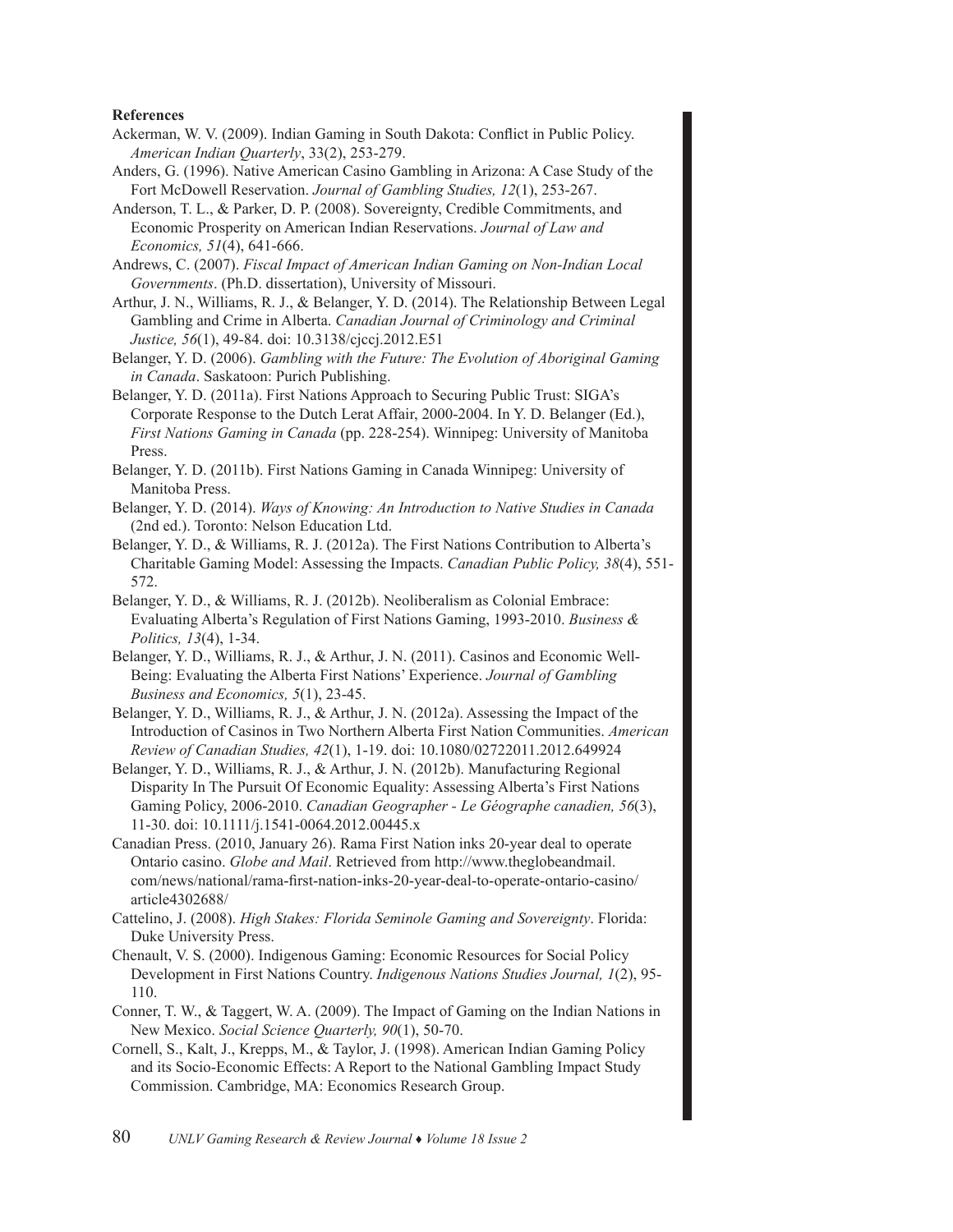- Cornell, S. (2008). The Political Economy of American Indian Gaming. *Annual Review of Law and Social Science*, 4, 63-82.
- Cozzetto, D. A. (1995). The Economic and Social Implications of Indian Gaming: The Case of Minnesota. *American Indian Culture and Research Journal, 19*(1), 119-131.
- d'Hauteserre, A.-M. (1998). Foxwoods Casino Resort: An Unusual Experiment in Economic Development. *Economic Geography, 74*, 112-121.
- Eadington, W. R., & Collins, P. (2009). Managing Social Costs Associated with Casinos: Destination Resorts in Comparison to Other Types of Casino-Style Gaming. In W. R. Eadington & M. R. Doyle (Eds.), *Integrated Resort Casinos: Implications for Economic Growth and Social Impacts* (pp. 55-82). Reno, Nevada: Institute for the Study of Gambling and Commercial Gaming, College of Business.
- Evans, W. N., & Topoleski, J. H. (2003). The Social and Economic Impact of Native American Casinos. Cambridge: National Bureau of Economic Research [NBER] Working Papers 9198.
- Farrigan, T. L. (2005). *The Tunica Miracle, Sin and Savior in America's Ethiopia: A Poverty and Social Impact Analysis of Casino Gaming in Tunica, Mississippi.* (Ph.D. dissertation), Pennsylvania State University.
- Fenelon, J. V. (2006). Indian Gaming: Traditional Perspectives and Cultural Sovereignty. *American Behavioral Scientist, 50*(3), 381-409.
- Ferguson, R. (1996, July 29). Casino prosperity doesn't come cheap. *Ottawa Citizen*.
- Foley, D. (2005). The Heartland Chronicles Revisited: The Casino's Impact on Settlement Life. *Qualitative Inquiry, 11*(2), 296-320.
- Gaughen, S. C. (2011). Against the Odds: *Indian Gaming, Political Economy, and Identity on the Pala Indian Reservation.* (Ph.D. dissertation), University of New Mexico.
- Goldberg, C., & Champagne, D. (2002). Ramona Redeemed: The Rise of Tribal Political Power in California. *Wicazo Sa Review, 17*(1), 43-63.
- Gonzales, A. A. (2003). Gaming and Displacement: Winners and Losers in American Indian Casino Development. *International Social Science Journal, 55*(175), 123-133.
- Gonzales, A. A., Lyson, T. A., & Mauser, K. W. (2007). 'What Does a Casino Mean to a Tribe'? Assessing the Impact of Casino Development on Indian Reservations in Arizona and New Mexico. *The Social Science Journal, 44*(3), 405-419.
- Ha, I., & Ullmer, J. (2007). The Economic Effects of Harrah's Cherokee Casino and Hotel on the Regional Economy of Western North Carolina. *Journal of Economics & Economic Education Research, 8*(2), 33-46.
- Hansen, K. N., & Skopek, T. A. (2011). The Rise of the First Nations in State Politics *The New Politics of Indian Gaming: The Rise of Reservation Interest Groups* (pp. 1-24). Reno & Las Vegas: University of Nevada.
- Jojola, T., & Ong, P. M. (2006). Indian Gaming as Community Economic Development. In P. M. Ong & A. Loukaitou-Sideris (Eds.), *Jobs and Economic Development in Minority Communities* (pp. 213-231). Philadelphia: Temple University Press. Statement to U.S. Senate Committee on Indian Affairs: Lessons in Economic Development, (2002).
- Kayseas, B., Schneider, B., & Goodpipe, J.-a. (2010). First Nations Gaming in Saskatchewan: Fostering Entrepreneurship, Economic Diversification, Cultural Preservation and Awareness: A Proposed Research Agenda. *Global Business and Economic Review, 12*(1-2), 21-41.
- Kelley, R. (2001). First Nations Gambling Policy in Canada. Gambling in Canada Research Report 12. Calgary: Canada West Foundation.
- Kim, W. (2006). *The Economic Impacts of American Indian Casinos.* (Ph.D. dissertation), University of Maryland.
- Lazarus, M. C., Monzon, E. D., & Wodnicki, R. B. (2006). The Mohawks of Kahnawa:ke and the Case for an Aboriginal Right to Gaming Under the Canada Constitution Act, 1982. *Gaming Law Review, 19*(4), 369-378.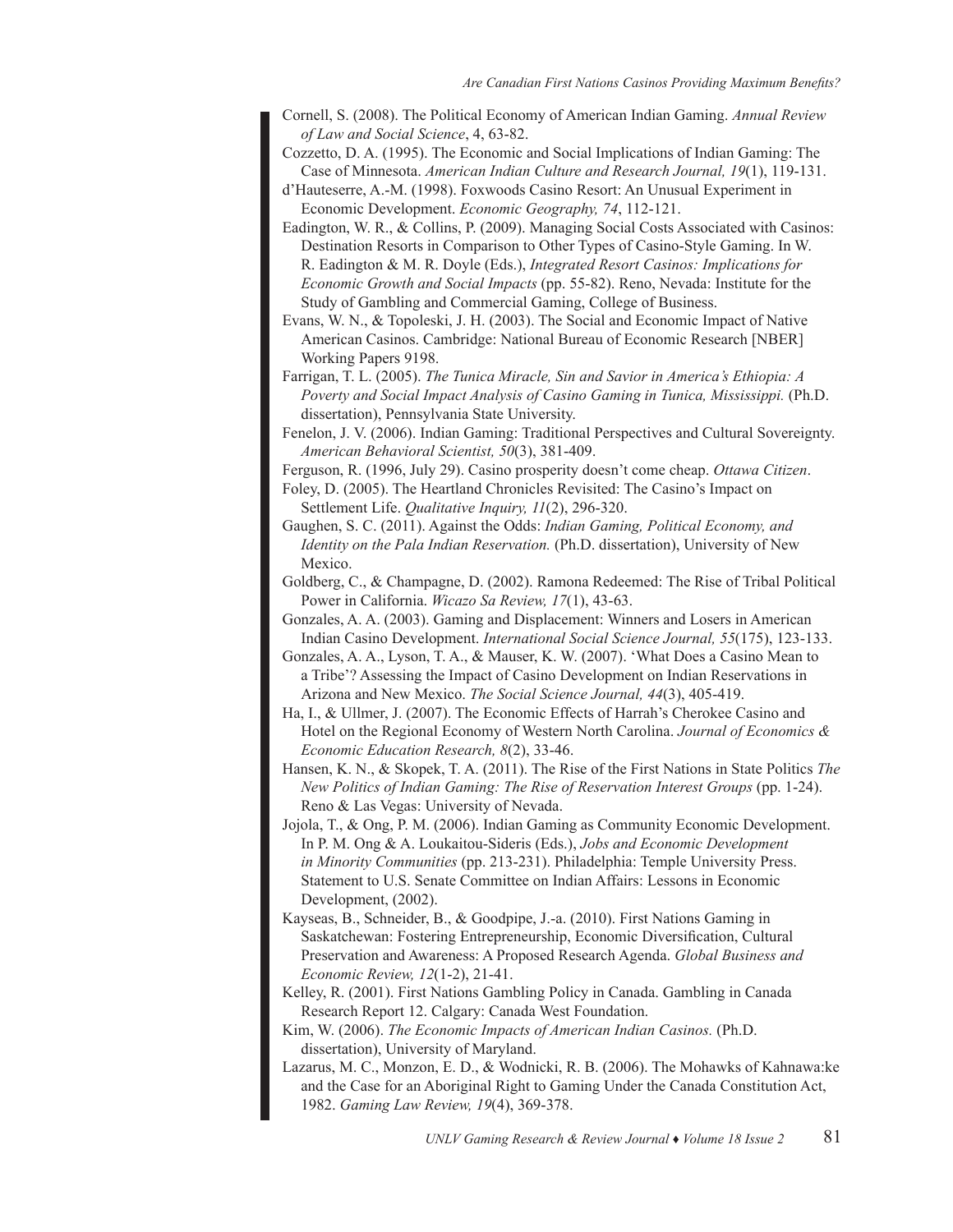Light, S. A., & Rand, K. R. L. (2005). *Indian Gaming and Tribal Sovereignty: The Casino Compromise*. Lawrence: University of Kansas Press.

Light, S. A., Rand, K. R. L., & Meister, A. P. (2004). Spreading the Wealth: Indian Gaming and Revenue Sharing Agreements. *North Dakota Law Review, 80*, 657-679.

Manitowabi, D. (2007). *From Fish Weirs to Casino: Negotiating Neoliberalism at Mnjikaning (Ontario)*. (Ph.D. dissertation), University of Toronto, Toronto.

- Manitowabi, D. (2011). Casino Rama: First Nations Self-Determination, Neoliberal Solution or Partial Middle Ground? In Y. D. Belanger (Ed.), *First Nations Gaming in Canada* (pp. 255-278). Winnipeg: University of Manitoba Press.
- Marowits, R. (1999, November 16). Casino Rama benefits Six Nations. *Brantford Expositor*.
- Mezey, N. (1996). The distribution of wealth, sovereignty, and culture through Indian gaming. *Stanford Law Review, 48*, 711-716.
- Murray, J. M. (1993). *The Impact of American Indian Gaming on the Government of the State of Wisconsin*. Madison: University of Wisconsin Extension.
- Nilson, C. (2004). *The FSIN-Province of Saskatchewan Gaming Partnership: 1995 to 2002*. (M.A. thesis), University of Saskatchewan, Saskatoon.
- Ninokawa, C. (2002). *The Social Impacts of Indian Gaming in California.* (M.A. thesis), California State University.
- Perkel, C. (2011). Rama First Nation members call for audit amid financial crunch despite casino. Retrieved from http://0-search.proquest.com.darius.uleth.ca/canadiannews/docv iew/856637342/5AF444FD88284670PQ/13?accountid=12063
- Rand, K. R. L. (2007). Caught in the Middle: How State Politics, State Law, and State Courts Constrain Tribal Influence Over Indian Gaming. *Marquette Law Review, 90*, 971.
- Rand, K. R. L., & Light, S. A. (2001). Raising the Stakes: Tribal Sovereignty and Indian Gaming in North Dakota. *Gaming Law Review, 5*(4), 329-340.
- Rand, K. R. L., & Light, S. A. (2006). *Indian Gaming Law and Policy.* Durham: Carolina Academic Press.
- Rausch, C. (2007). The Problem with Good Faith: The Indian Gaming Regulatory Act a Decade after Seminole. *Gaming Law Review, 11*(4), 423-435.
- Reagan, P. B., & Gitter, R. J. (2007). Is Gaming the Optimal Strategy? The Impact of Gaming Facilities on the Income and Employment of American Indians. *Economic Letters, 95*(3), 428-432.
- Schaap, J. I. (2010). The Growth of the Native American Gaming Industry: What has the Past Provided, and What Does the Future Hold. *American Indian Quarterly, 34*(3), 365-389.
- Shaffer, H., LaBrie, R. A., & LaPlante, D. (2004). Laying the foundation for quantifying regional exposure to social phenomena: considering the case of legalized gambling as a public health toxin. *Psychology of Addictive Behaviors, 18*(1), 40-48. doi: sh10.1037/0893-164X.18.1.40. Medline:15008684.
- Skopek, T. A., & Hansen, K. N. (2011). The Death of Indian Gaming and Tribal Sovereignty. In K. N. Hansen & T. A. Skopek (Eds.), *The New Politics of Indian Gaming: The Rise of Reservation Interest Groups* (pp. 209-216). Reno & Las Vegas: University of Nevada Press.
- Snyder, J. T. (1999). *The Effects of Casino Gaming on Tunica County, Mississippi: A Case Study 1992-1997*. Mississippi State, MS: Social Science Research Center, Mississippi State University.
- Spilde, K. (1998). *Acts of Sovereignty, Acts of Identity: Negotiating Interdependence Through Tribal Government Gaming on the White Earth Reservation*. (Ph.D. dissertation), University of California, Santa Cruz.
- Spilde, K., Taylor, J. B., & Grant, K. W. (2003). Social and Economic Consequences of Tribal Government Gaming in Oklahoma. Cambridge, M.A.: John F. Kennedy School of Government, Harvard University.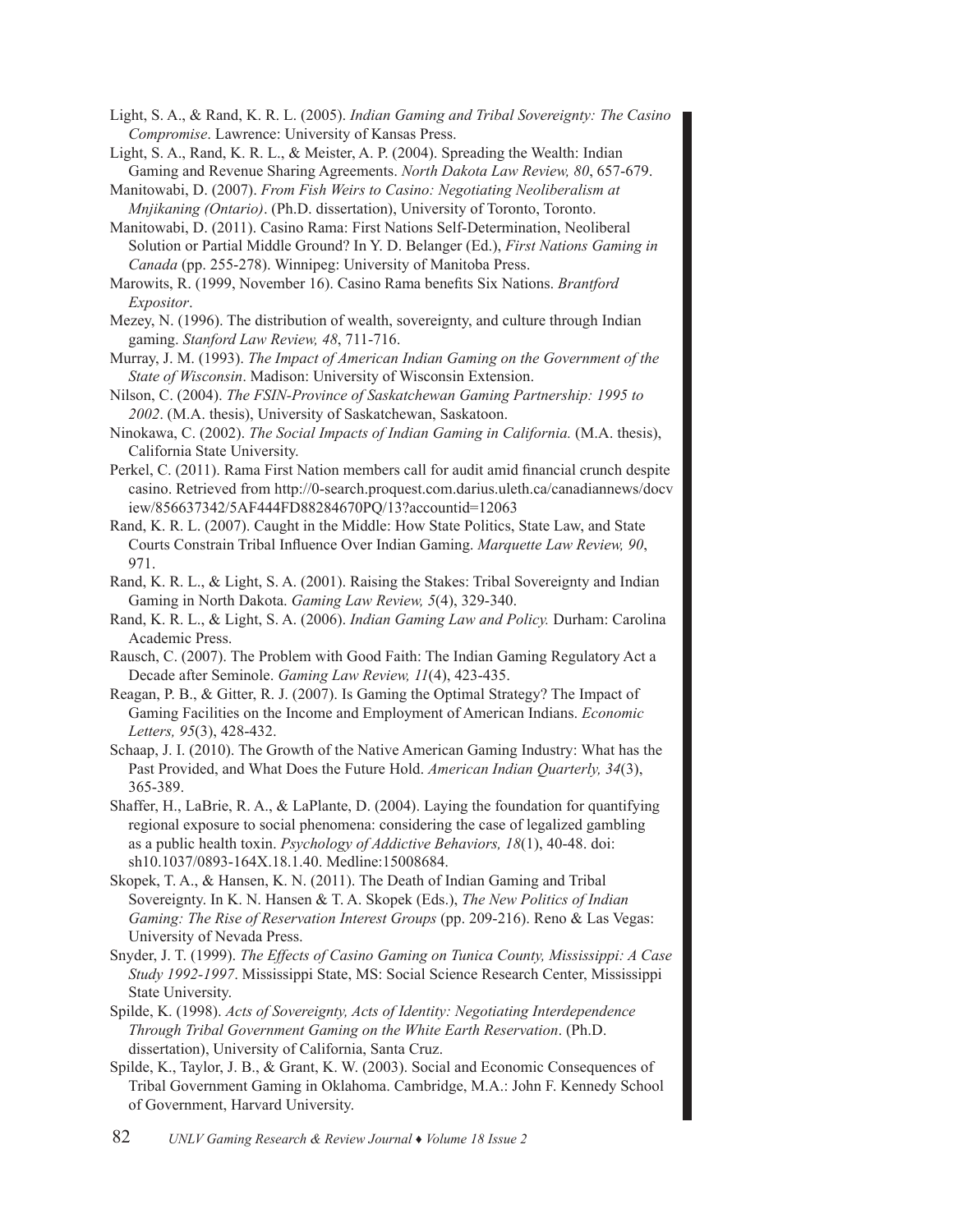- Taylor, J. B., & Kalt, J. P. (2005). Cabazon, the Indian Gaming Regulatory Act, and the Socioeconomic Consequences of American Indian Governmental Gaming: A Ten-Year Review. Cambridge, MA: Harvard Project on American Indian Economic Development.
- Taylor, W. S. (2001). *The Economic and Fiscal Consequences of Gaming in New Mexico.*  (Ph.D. dissertation), University of New Mexico.
- Thompson, S. M. (1994). The Return of the Buffalo: An Historical Survey of Reservation Gaming in the United States and Canada. *Arizona Journal of International and Comparative Law, 111*, 521-555.
- Topoleski, J. H. (2003). *The Social and Economic Impact of Native American Casinos.* (Ph.D. dissertation), University of Maryland.
- Walker, R. (1995, November 14). Jobs jackpot predicted with native casinos. *Calgary Herald.*
- Wardman, D., el-Guebaly, N., & Hodgins, D. (2001). Problem and Pathological Gambling in North American Aboriginal Populations: A Review of the Empirical Literature. *Journal of Gambling Studies, 17*(2), 81-100.
- Wenz, M. (2006). *Casino Gambling and Economic Development.* (Ph.D. dissertation), University of Illinois at Chicago.
- Williams, R. J., Belanger, Y. D., & Arthur, J. N. (2011). Gambling in Alberta: History, Current Status, and Socioeconomic Impacts. Edmonton: Alberta Gaming and Liquor Commission.
- Williams, R. J., Stevens, R., & Nixon, G. (2011). Gambling and Problem Gambling in North American Indigenous Peoples. In Y. D. Belanger (Ed.), *First Nations Gaming in Canada* (pp. 166-194). Winnipeg: University of Manitoba Press.